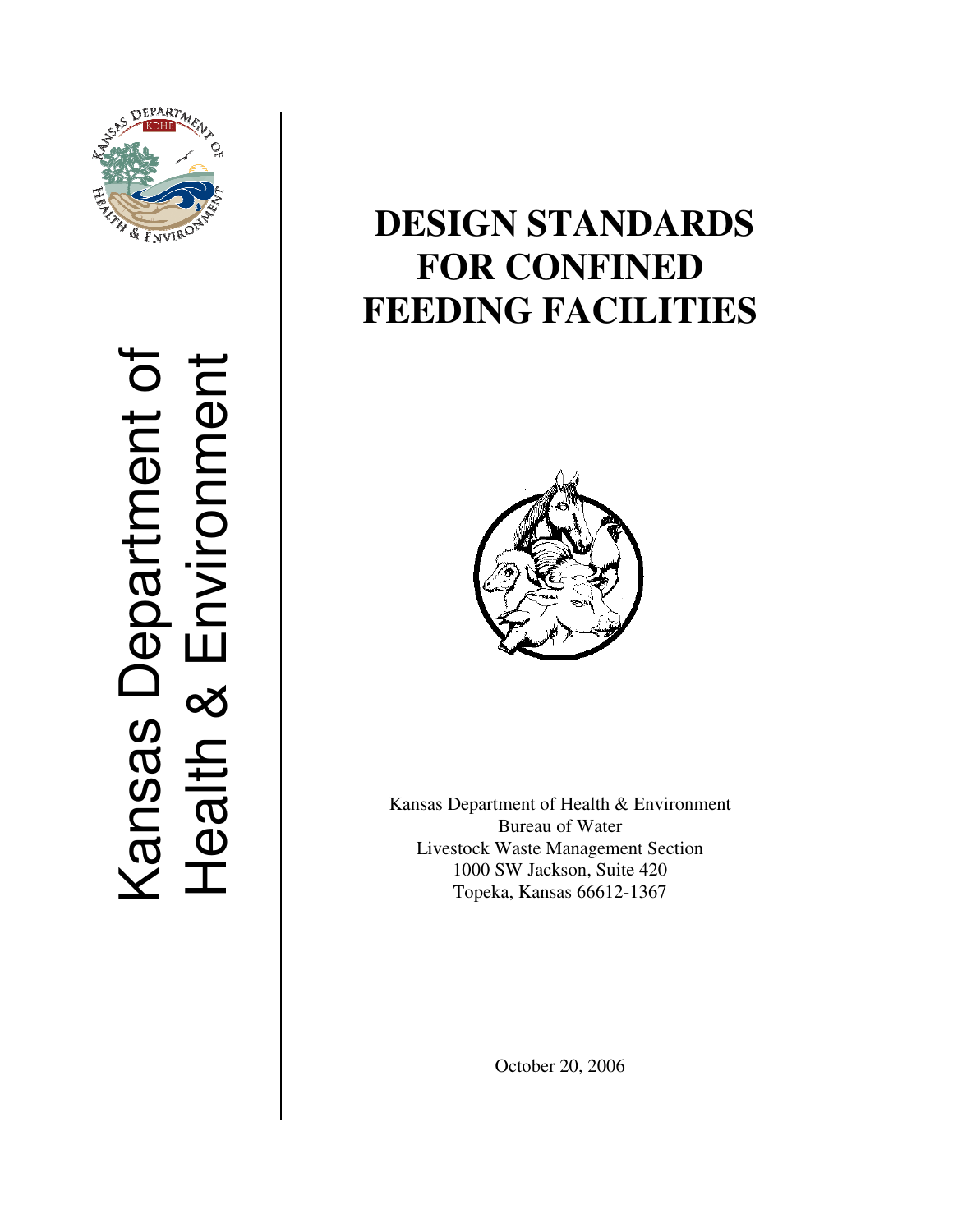# **DESIGN STANDARDS FOR CONFINED FEEDING FACILITIES Table of Contents**

| I.  | <b>Introduction</b>                                    | Page<br>5      |
|-----|--------------------------------------------------------|----------------|
| П.  | <b>Plans &amp; Specifications</b>                      | 6              |
|     | A. General                                             | 6              |
|     | B. Narrative                                           | 6              |
|     | 1. Confined Feeding Facility                           | 6              |
|     | 2. Waste Control System Design                         | 6              |
|     | a. Required Storage Volume Calculations                | 7              |
|     | b. Proposed Storage Volume Calculations                | $\overline{7}$ |
|     | c. Design Storm Documentation                          | 7              |
|     | d. Driller's/Geologist's Logs                          | 7              |
|     | 3. Operation and Utilization Plan                      | $\overline{7}$ |
|     | a. Operation and Maintenance                           | $\overline{7}$ |
|     | b. Manure/Waste Utilization                            | 8              |
|     | 4. Nutrient Management Plan                            | 8              |
|     | 5. Subsurface Monitoring Plan                          | 8              |
|     | 6. Other Information                                   | 9              |
|     | C. Location Map                                        | 9              |
|     | D. Drawings and Details                                | 10             |
|     | 1. Plan Views                                          | 10             |
|     | 2. Cross Sections                                      | 10             |
|     | 3. Profile Views                                       | 10             |
|     | 4. Detailed Views                                      | 10             |
|     | E. Specifications                                      | 10             |
| Ш.  | <b>Site Location Considerations</b>                    | 11             |
|     | A. General                                             | 11             |
|     | B. Separation Distances from Habitable Structures      | 11             |
|     | 1. Habitable Structures                                | 11             |
|     | 2. Separation Distance Determination                   | 11             |
|     | C. Separation Distances from Property Lines            | 11             |
|     | D. Separation Distances from Water Resources           | 12             |
|     | 1. Surface Water                                       | 12             |
|     | a. All Species Except Swine                            | 12             |
|     | b. Swine                                               | 12             |
|     | 2. Flood Protection                                    | 12             |
|     | 3. Groundwater                                         | 12             |
|     | E. Geologic Investigation                              | 13             |
| IV. | <b>Minimum Design of Wastewater Control Structures</b> | 14             |
|     | A. General                                             | 14             |
|     | <b>B.</b> Open Channel Structures                      | 14             |
|     | C. Closed Conduits                                     | 14             |
|     | D. Basins and Structures                               | 15             |
|     | 1. Sedimentation Structures                            | 15             |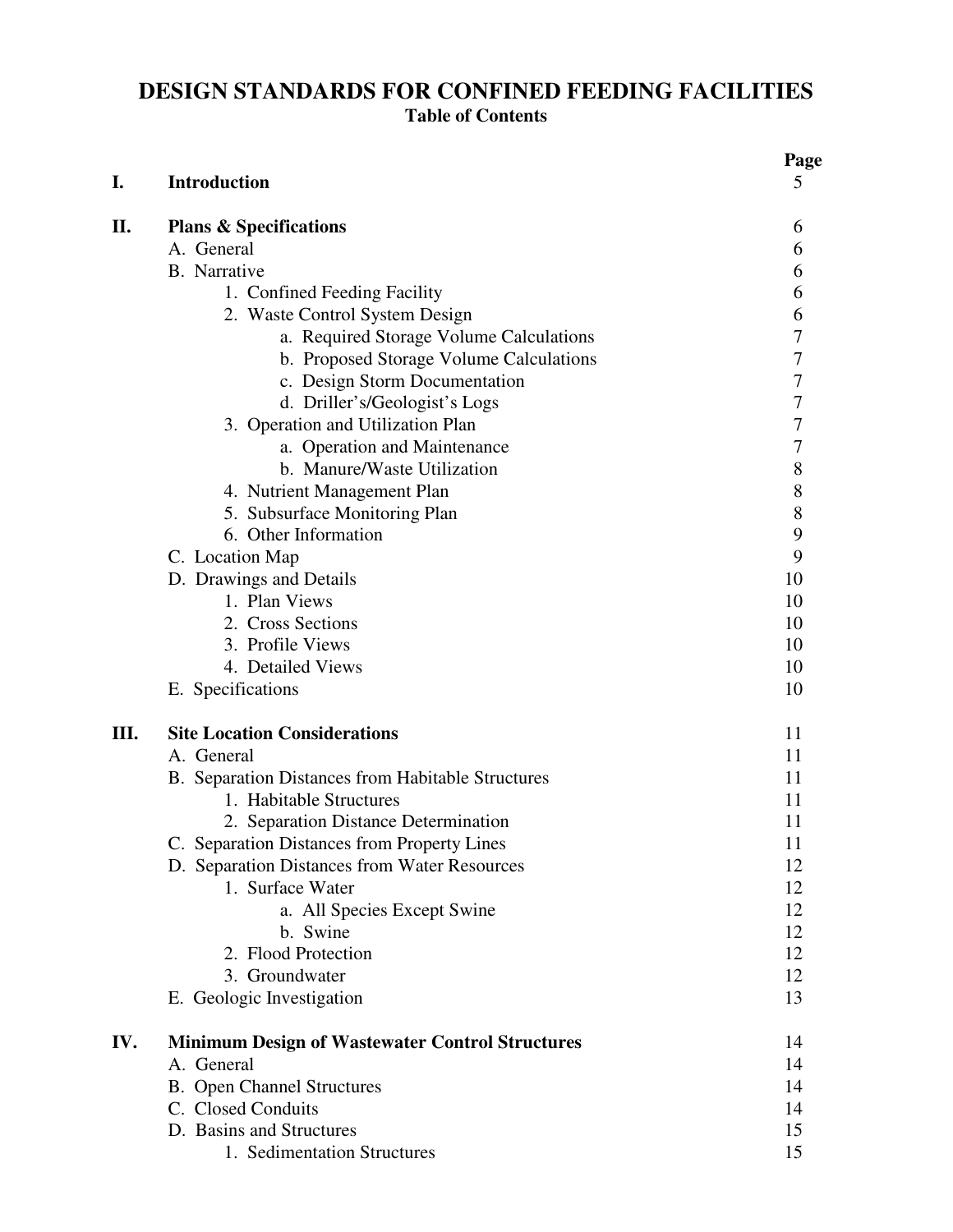| a. General                                         | 15 |
|----------------------------------------------------|----|
| b. Runoff Sediment Basins                          | 15 |
| c. Process Waste Sediment Basins                   | 15 |
| 2. Retention Structures                            | 15 |
| a. Hydraulic Volume Calculations                   | 15 |
| b. Biological Volume Calculations                  | 17 |
| Table: Biological Loading for Retention Structures | 19 |
| 3. Design Criteria for Earthen Structures          | 20 |
| a. Liners                                          | 20 |
| b. Embankment Foundation and Fill                  | 21 |
| c. Emergency Spillways                             | 21 |
| d. Inlets                                          | 21 |
| e. Depths                                          | 21 |
| 4. Non-earthen Structures                          | 22 |
| a. Concrete Tanks                                  | 22 |
| b. Metal, Fiberglass, and Other Storage Vessels    | 22 |
| 5. Solid Waste Storage Structures                  | 22 |
| a. General                                         | 22 |
| b. Design Criteria                                 | 22 |
| 6. Hoop Structures                                 | 23 |
| 7. Other Structures Not Typically Used in Kansas   | 23 |
| E. Grass Filter Systems                            | 24 |
| 1. Sediment Basin                                  | 24 |
| 2. Flow Distribution System                        | 24 |
| 3. Grass Filter Area                               | 24 |
| F. Livestock Truck/Trailer Washes                  | 25 |
| 1. General                                         | 25 |
| 2. Design Criteria                                 | 25 |
| G. Public Livestock Markets                        | 26 |
| H. Composting Operations                           | 26 |
| <b>V.</b> Construction                             | 26 |
| A. Required Construction Time Frames               | 26 |
| 1. Newly Proposed Construction                     | 26 |
| 2. Voided Approval/Resubmitting Plans              | 26 |
| B. Discoveries During Construction                 | 27 |
| C. Soil Liners                                     | 27 |
| D. Post-Construction Permeability Tests            | 27 |
| 1. General                                         | 27 |
| 2. Compaction Testing                              | 28 |
| E. Synthetic Liners                                | 29 |
| F. Completion Certification                        | 29 |
| <b>VI. Operation and Maintenance</b>               | 29 |
| A. Initiating Operations                           | 29 |
| B. Required Retention Structure Operating Levels   | 29 |
| C. Solids Handling                                 | 30 |
| 1. Sedimentation Basins and Retention Structures   | 30 |
| 2. Open Lots                                       | 30 |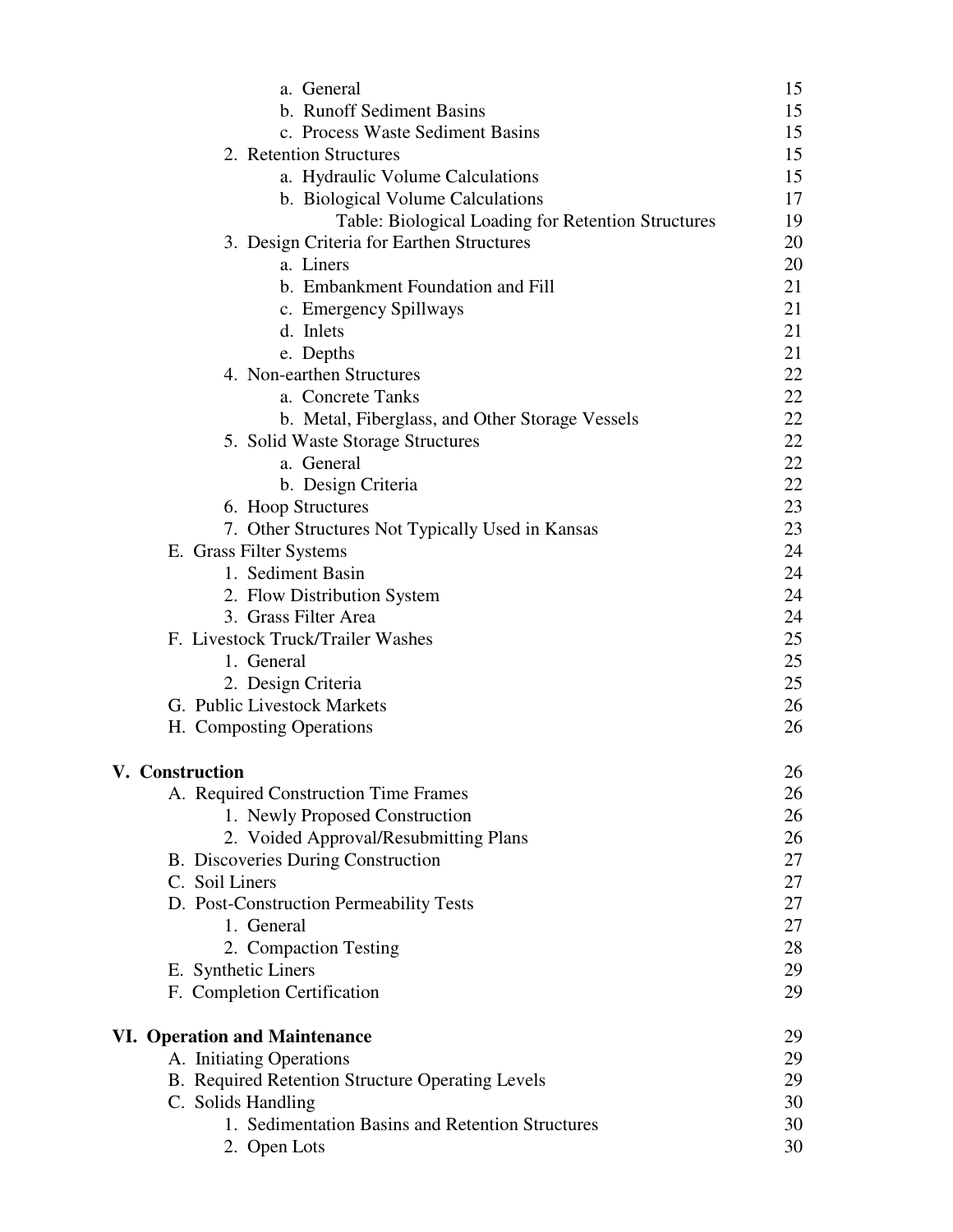| D. Waterers                     | 30 |
|---------------------------------|----|
| E. Erosion and Liner Protection | 30 |
| <b>VII. Waste Utilization</b>   | 31 |
| A. Land Application             | 31 |
| <b>B.</b> Application Equipment | 31 |
| C. Sampling                     | 32 |
| D. Evaporative Utilization      | 32 |
| <b>VIII. Variance Procedure</b> | 32 |
| A. General                      | 32 |
| B. Procedure                    | 32 |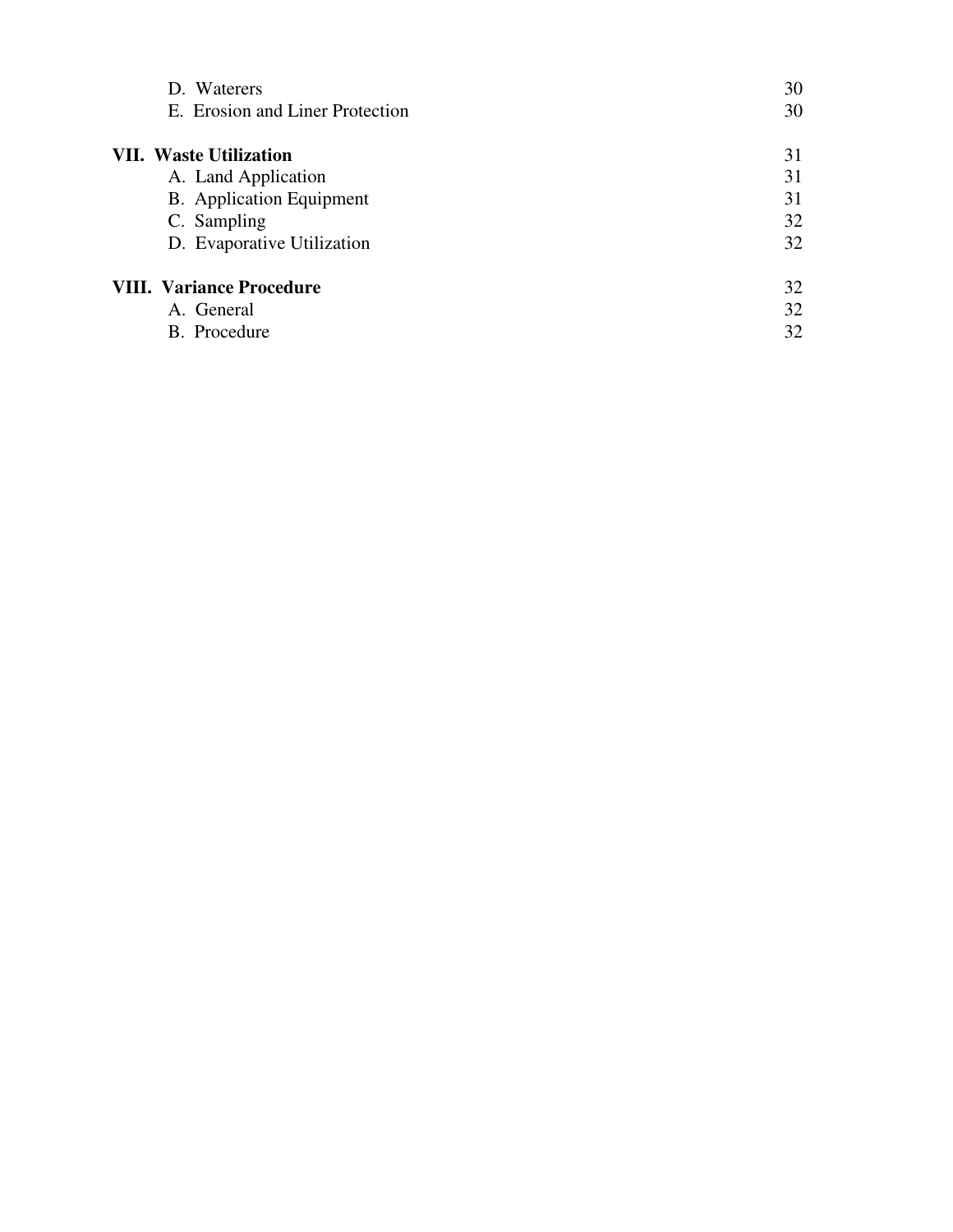# **I. Introduction**

This document has been prepared consistent with Kansas Statutes Annotated (K.S.A.) 65- 171h, which authorizes and empowers the Secretary of Health and Environment to "develop, assemble, compile, approve, and publish minimum standards of design, construction, and maintenance of sanitary water and sewage systems." The level of environmental protection contained herein is consistent with the requirements of State and Federal laws and regulations. These standards supersede previous versions known as the "Design Standards for Confined Livestock Feeding Operations".

These Design Standards provide the minimum requirements for waste control systems for new or modified confined feeding facilities, which are subject to Kansas Department of Health and Environment (KDHE) approval. These standards also apply to all expansions of existing facilities subject to approval by KDHE. These standards do not apply to those portions of the facility that existed prior to the adoption of these standards unless the existing portions are being modified or changed. KDHE should be notified early in the planning process whenever modifications to existing components of a confined feeding facility are being considered. Early coordination with KDHE will minimize the potential for redesign of the modifications.

These Design Standards are based upon the climate, topography, geology, management practices and waste utilization common to Kansas in order to achieve a desirable level of protection for public health and the environment. The waste control systems have four components: 1) waste production, 2) waste collection, 3) temporary storage and/or treatment, and 4) waste utilization. Each component has its own set of criteria which must be considered for each and every site. While providing minimum standards for existing technology, flexibility has been provided through the variance process to utilize new or innovative technologies (refer to Section VIII, Variance Procedure). Consultants may use book values from accepted reference publications, however, they must use the most recent version available. Each book value used shall be referenced.

For the purposes of these Design Standards, a confined feeding facility is any lot, pen, pool, or pond which is used for the confined feeding of animals or fowl for food, fur or pleasure purposes, which is not normally used for raising crops, and in which no vegetation intended for animal food is growing. "waste control system" shall include "animal waste management system" as per K.A.R.  $28-18-1(c)$  and "swine pollution control system" as per K.A.R.  $28-18a-1$ (aaa).

The Kansas Agricultural and Related Waste Control/NPDES permit does not relieve the applicant from complying with other federal, state, or local requirements which may apply. Other Federal, State and local permits may be required; i.e. water rights, water structures, animal health, 404-discharge of dredge material, wetlands, threatened & endangered species, and local building and zoning permits, etc.

Terms such as "should" or "recommend" indicate the criterion or guideline is important and is to be given due consideration, but also indicates KDHE acknowledges that site-specific deviations may be necessary. Terms such as "must" and "shall" are used where a design practice has been sufficiently developed to delineate it as a requirement or where safeguarding of the public health and environment justifies a definitive action. Even the terms "must" and "shall" are not absolutes in that the Design Standards have also provided flexibility for new,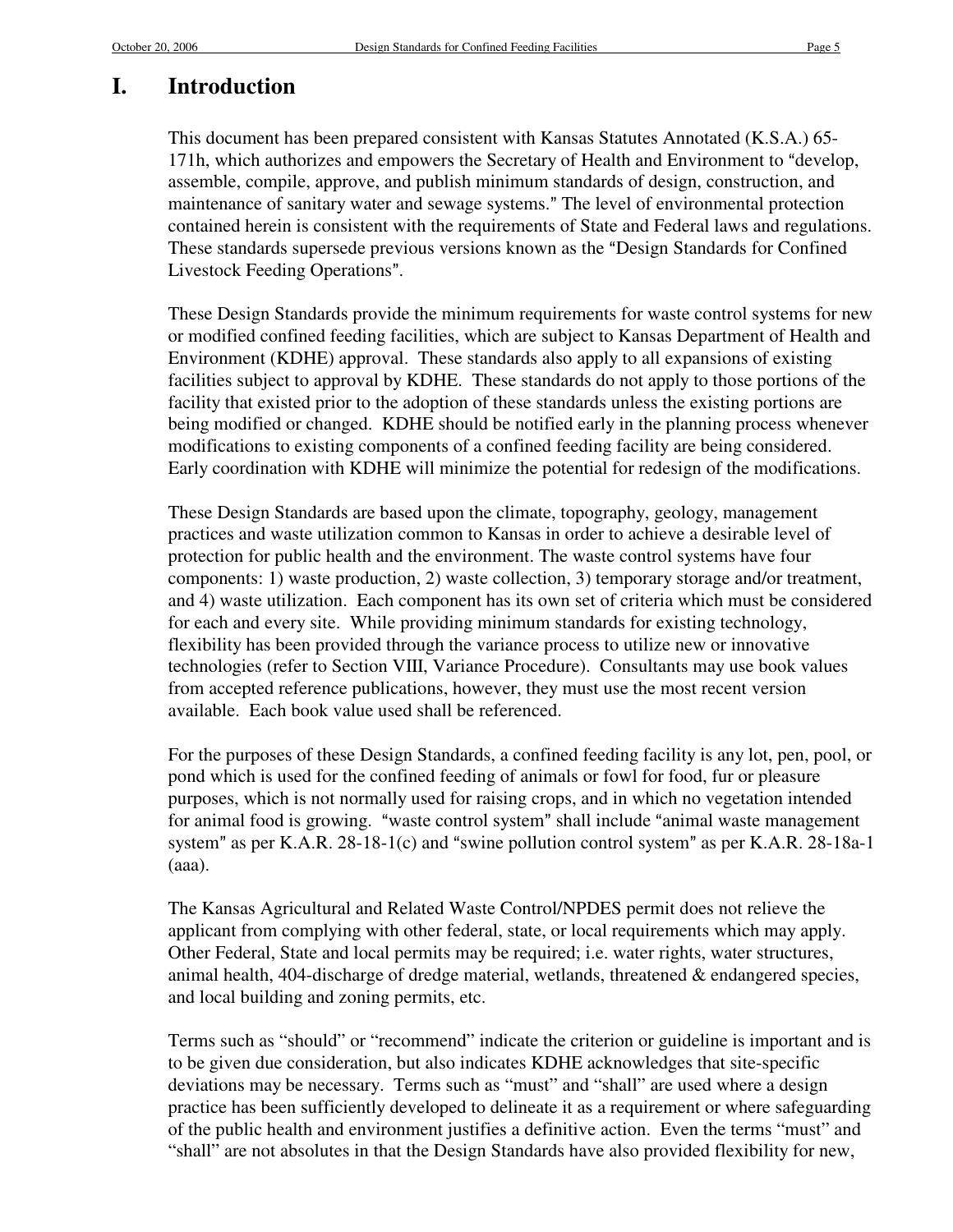innovative or equivalent technology through the variance process. These Design Standards are not intended to restrict the development or use of innovative ideas, new products, or methods meeting the same intent of the requirement.

### **II. Plans and Specifications**

### A. General

This section outlines the documentation required for plans and specifications submitted to the Department for review. Plans and specifications include all drawings, calculations, construction details, specifications, and narratives which describe the construction, operation and management of the confined feeding facility's waste control system. The name, firm address, phone number and signature of the designer shall be included. Four copies of all documents shall be submitted.

There shall be no significant deviation from the plans approved by the Department unless amended plans showing the proposed changes are submitted and approved. The designer should consider incorporating an advisory statement in the plans to minimize the potential that the designers plans would be inadvertently modified during construction in the event the designer is not retained through the construction period.

### B. Narrative

Several portions of the plans are best presented in narrative form. These include the description of the confined feeding facility operation, existing and planned buildings and pens or lots, the waste control system design and components (basins, ponds, etc.), the operation and maintenance requirements necessary to conform with the design, and the manure or waste utilization plans if the facility is not required to implement a nutrient management plan. Any short and/or long term plans for expansion or phased construction should be included.

1. Confined Feeding Facility

This section is a general description of the confined feeding facility and how it operates. It includes a description of the type of livestock, maximum number of head, average weight or weight range of the animals, production cycles, confinement time and the types of wastes produced. A brief description of the waste control system shall be included. A description of the entire (existing and proposed) animal waste management system should be included.

2. Waste Control System Design

This section consists of the waste control system design calculations and related documentation. Items to be included are: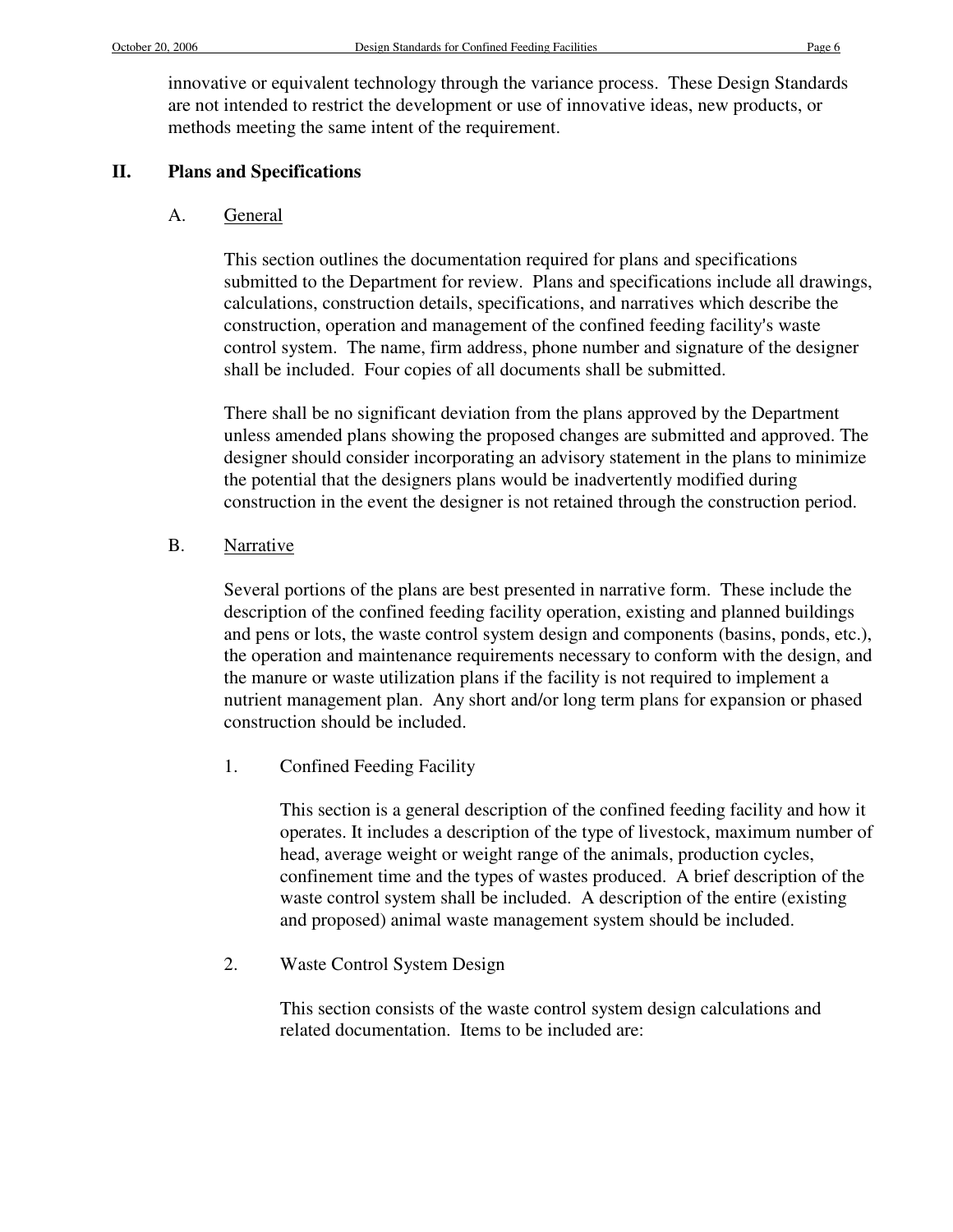a. Required Storage Volume Calculations

Calculations documenting the required storage volume shall be included. The calculations should address and account for any applicable process wastes as defined in K.A.R. 28-18-1(hh)(1) and/or K.A.R. 28-18a-1(nn)(1) and sediments accumulated during the life of the waste control system.

b. Proposed Storage Volume Calculations

Calculations documenting the proposed or the design storage volume shall be provided. An elevation/surface area/volume storage table shall be included using one (1) foot increments.

c. Design Storm Documentation

The amount of precipitation associated with the design storm; surface areas, drainage areas, evaporation values, runoff values, etc. used to calculate the amount of direct rainfall on any retention structures, retention evaporation volumes and storm water runoff.

d. Driller's/Geologist's Logs

Driller's/Geologist's logs of test borings or excavations from the site(s), results of any permeability testing of the soil and any laboratory recommendations for soil amendments, and depth to groundwater information shall be included.

This documentation shall be presented for each waste storage structure in the system. Design documentation for other system components (e.g. sediment basins, channels, terraces, diversions, etc.) must also be submitted to the Department. Documentation shall show that the design conforms to these Design Standards.

3. Operation and Utilization Plan

This section only applies to those facilities that are not required to develop and implement a Nutrient Management Plan (generally those facilities with less than 1,000 animal units).

a. Operation and Maintenance

This plan provides operation and maintenance information on each system component. Indicate how the waste structures are to be operated, including normal operating levels and if applicable, December 1 operating levels as well as pump-out schedules. Maintenance such as sediment removal, equipment operation, mowing and maintenance of vegetation, vermin control and dead animal handling/disposal are items typically included.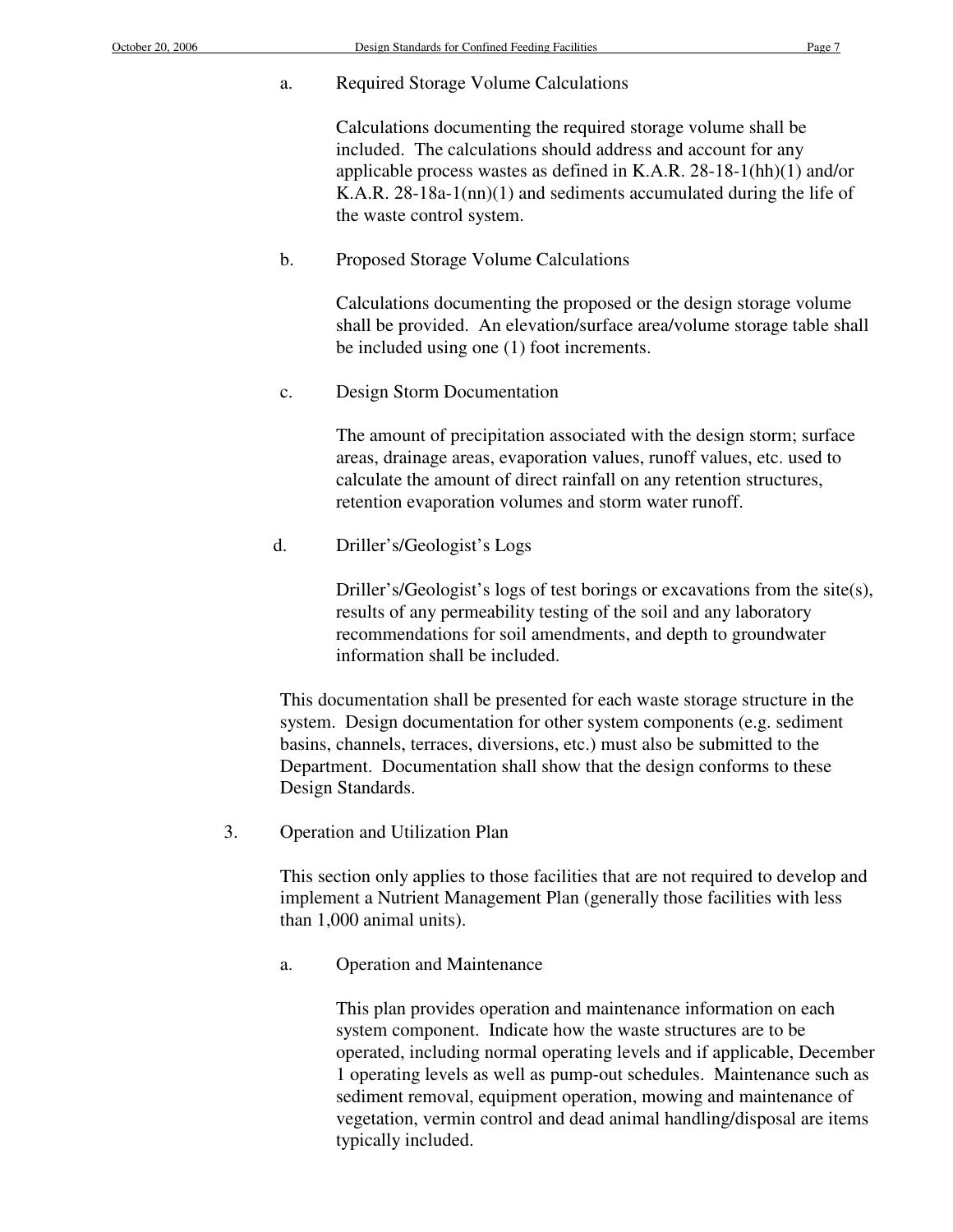#### b. Manure/Waste Utilization

This section provides details on how wastes will be managed and utilized after production and storage. Items generally included are:

- i. Types of wastes applied (solid, slurry, liquid).
- ii. Application method used (e.g. mechanical spreading, tank wagon, sprinkler, incorporation method).
- iii. Estimated frequency and rate of waste application and requirements for incorporation of waste into the soil.
- iv. Practices or methods used to prevent pollutants from entering the waters of the state.
- v. Application area required as well as the total area available.
- vi. How the permittee anticipates using the compost from any manure and/or dead animal composting operations.

Note: If desired, applicants may use Manure/Waste Management Plan forms available from the Department to complete and/or supplement plans specific to their facility.

4. Nutrient Management Plan

This section applies only to facilities required by regulation or permit condition to develop and implement a Nutrient Management Plan (NMP) (generally facilities with 1,000 or more animal units).

The NMP shall be prepared in accordance with the latest edition of the Kansas Technical Standard – Nutrient Management.

Applicants for swine facilities with 1,000 or more animal units must submit a Manure Management Plan, Dead Swine Handling Plan and Nutrient Utilization Plan as required in Kansas Statutes and Administrative Regulations. These plans are considered a portion of the materials needed to meet the requirement of a NMP.

5. Subsurface Monitoring Plan

Each facility required by the Department and each swine facility with an animal unit capacity of 3,725 or more are required by K.S.A. 65-1,181 to develop and implement a subsurface or groundwater monitoring plan. The plan shall be submitted to the Department for approval before implementing the plan.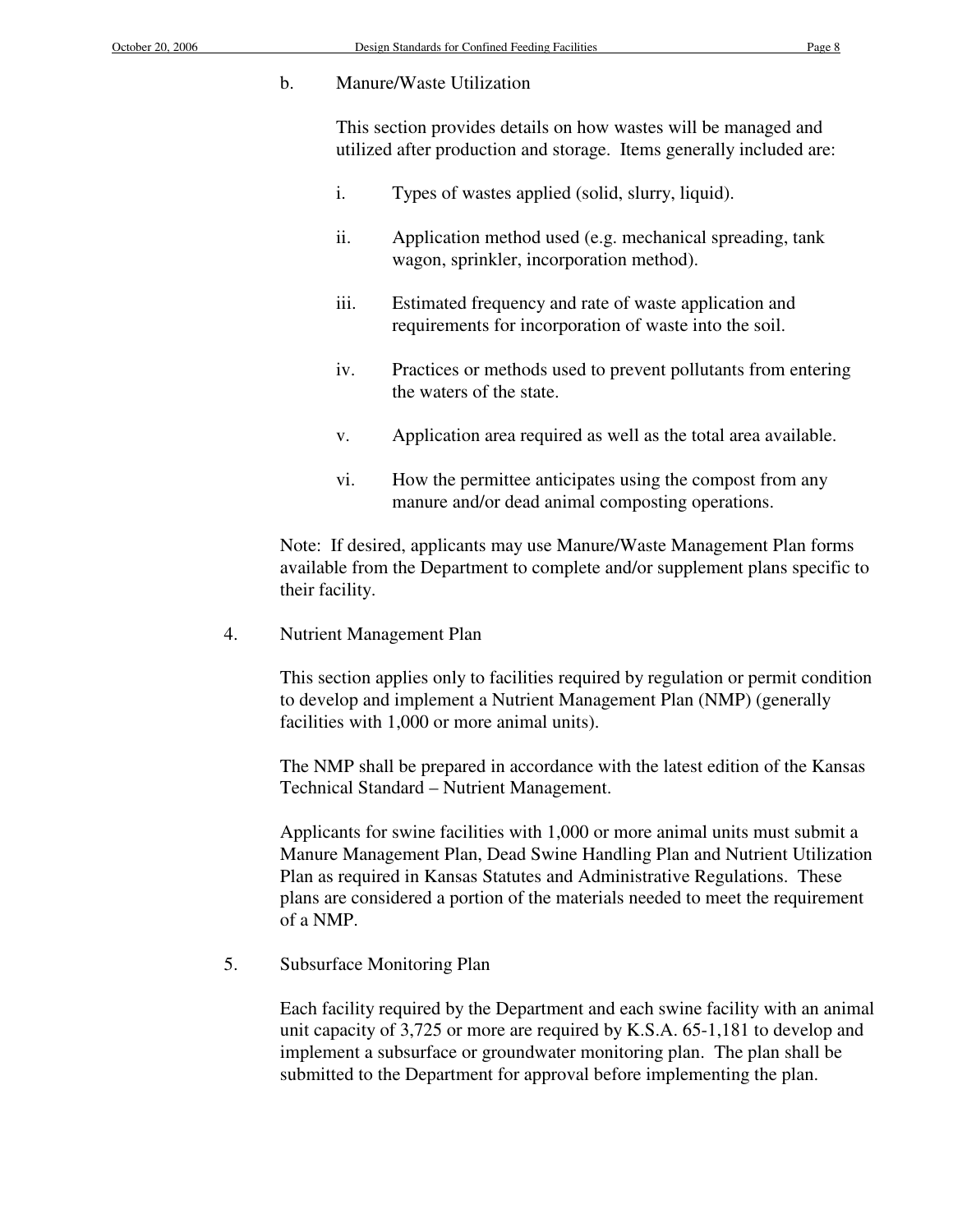# 6. Other Information

Additional information that may be required to be submitted with the permit application could include the following.

- a. If needed to meet separation distance requirements, copies of all habitable structure separation distance waivers showing the register of deeds seal and/or book and page where the waiver is recorded.
- b. If needed to meet separation distance requirements, copies of all property line separation distance waivers.
- c. For swine facilities Public Notice Documentation is required including a publisher's affidavit or proof of publication, and copies of return receipts from mailings to habitable structure owners and local officials.

# C. Location Map

Map(s) shall be submitted which show the location of the confined feeding facility and waste control system. U.S.G.S. topographic maps and/or aerial photos with scale of 1  $inch = 2,000$  feet  $(1:24,000)$  or larger are acceptable for this purpose.

In addition to the confined feeding facility and the waste control system, features such as those subject to separation distance requirements shall be shown on the map(s). These include, but are not limited to:

- 1. Facility boundaries in relation to surrounding communities within one (1) mile of the facility.
- 2. Facility boundaries (proposed and existing) and adjacent property lines.
- 3. Location of habitable structures.
- 4. Names and mailing addresses of owners of land and habitable structures within 1 mile. Appendix 2 and Appendix 2a of the application may be used.
- 5. Water resources (active, abandoned and/or plugged water wells, public water supply pipelines, reservoirs, streams, ponds, wetlands, etc.) within 600 feet of the facility boundary.
- 6. 100-year floodplain boundaries (if delineated).
- 7. Active, abandoned, or plugged natural gas and oil wells within 600 feet and features such as pipelines, cables, railroads, highways, etc.
- 8. The location of the area(s) and acres available for waste utilization.

The property lines, water resources and other features may be shown on the plan view of the facility.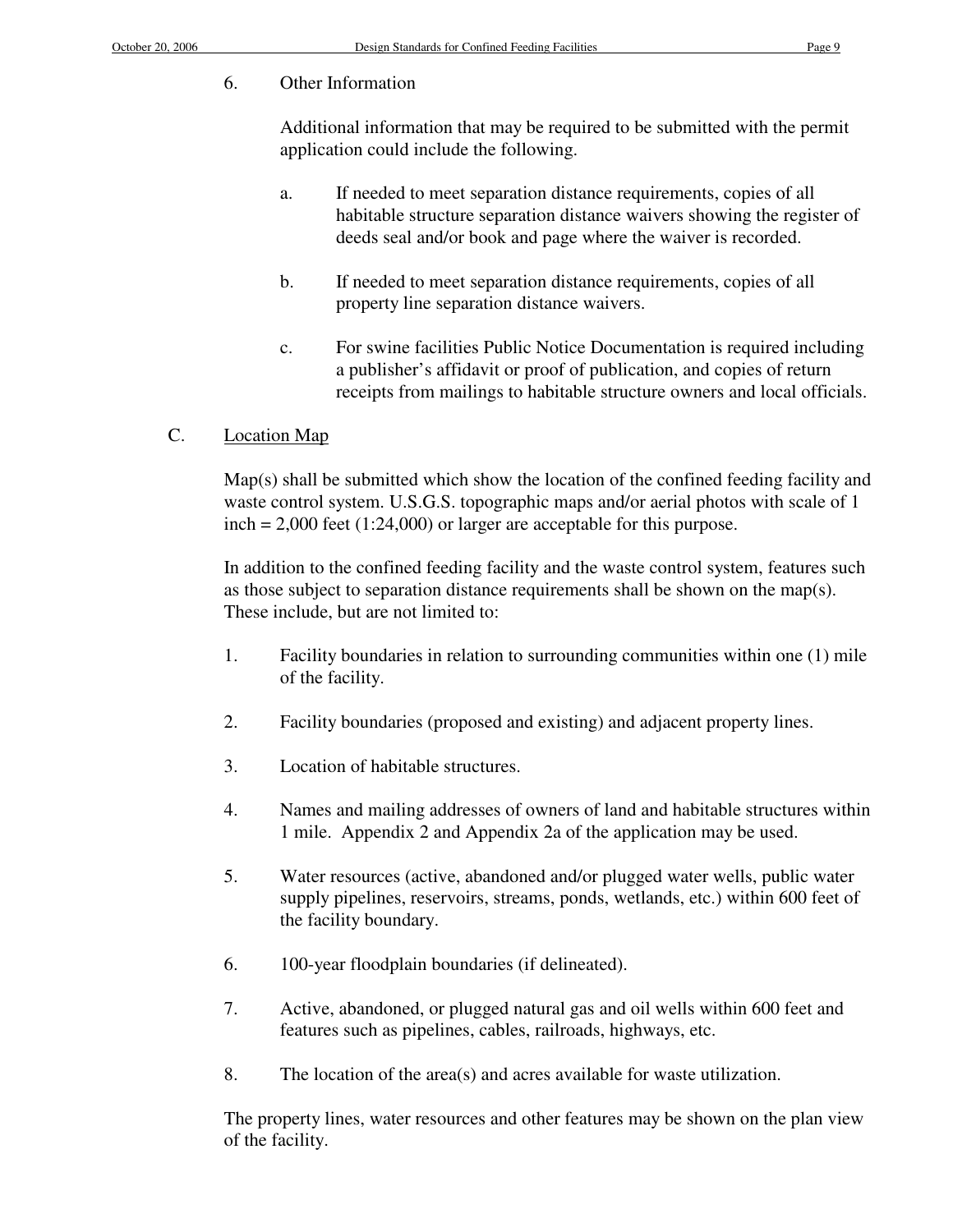# D. Drawings and Details

# 1. Plan Views

This consists of detailed drawing(s) with contour lines showing the location(s) of all existing and proposed waste control components (lagoons, storage ponds, pits, tanks, sediment basins, channels, terraces, diversions, staff gauges/level measuring devices, etc.) plotted to scale. The dimensions of all waste control structures shall be shown. Include the inside dimensions (width, length, etc.) at the bottom or top of each structure. The location of soil boring test holes or excavations shall also be plotted and labeled on plan view drawing(s).

Drawing scales shall be at least 1 inch = 300 feet. Scales of 1 inch = 50 or 100 feet, are recommended. A bar scale and a north arrow shall be shown on each drawing. The legal description(s) of the facility shall be shown on a drawing and at least one component of the waste control system shall be referenced to a section corner, bench mark or legal reference point. The location of any permanent or temporary bench marks shall be shown.

2. Cross Sections

Cross sections of all waste control system structures (lagoons, pits, ponds, tanks, sediment basins, diversions, etc.) shall be included as a part of the drawings. Depths, widths and side slopes, shall be dimensioned. The original ground line shall also be shown. Any pipe spillway, chute or drop spillway or similar structure shall be shown along with pertinent elevations and grades. Permanent or temporary bench marks may be used as elevation reference points. All elevations shall be relative to the referenced bench mark.

3. Profile Views

Profile views of diversions, collection channels, transfer pipes, etc., shall be included. The original ground line and its elevation shall be included. All elevations shall be relative to the referenced bench mark.

4. Detailed Views

Include detailed views of components such as pipe inlets, outlets, staff gauges, cleanouts, etc.

# E. Specifications

Written specifications shall be provided for each of the materials and construction methods and testing procedures pertaining to the waste control system. The use of applicable standardized specifications developed by technical entities (e.g. American Society for Testing and Materials, American Society of Agricultural Engineers, USDA Natural Resources Conservation Service (NRCS), etc.) is acceptable.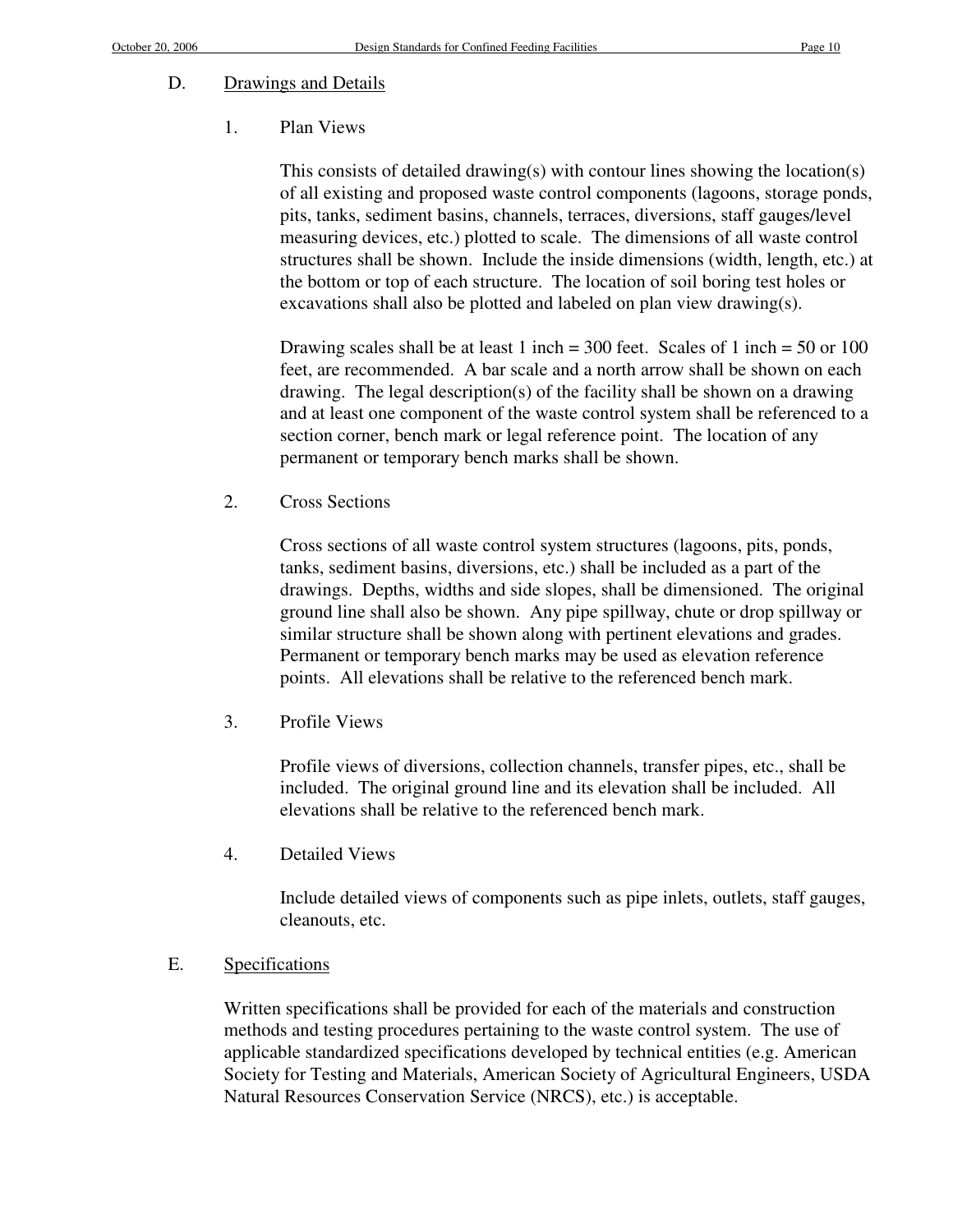# **III. Site Location Considerations**

# A. General

Sites selected for confined feeding facilities must be located such that animal manure and runoff can be collected, transported, stored, and utilized in a manner that does not result in degradation of land or water resources. This section details the minimum separation distance requirements from habitable structures, property lines, and water resources.

### B. Separation Distances from Habitable Structures

1. Habitable Structures

For all species except swine, the minimum required separation distance is measured from the perimeter of the confined feeding facility to the closest habitable structure. For swine, the minimum required separation distance is measured to the closest non-owned habitable structure. Applicable habitable structures are defined by K.S.A  $65-171d(c)(5)$ .

2. Separation Distance Determination

The minimum required separation distance is determined based on the maximum permitted animal unit capacity of the confined feeding facility. Animal units are based on the species and other relevant factors as defined in K.S.A.  $65-171d(c)(3)$ , except that:

- a**.** Animal units for chicken facilities with systems other than liquid manure systems, shall be calculated at 0.0122 animal units per head for laying hens and 0.008 animal units per head for chickens other than laying hens.
- b. Animal units for facilities with exotics (such as Ostriches, Emus, Llamas, Dogs, etc.) shall be calculated based on dividing the mature animal body weight by 1000 to obtain the animal unit per head.

The minimum separation distance for newly proposed and/or new expansions of confined feeding facilities shall be as per K.S.A. 65-171d(h)(1) through (3).

Separation distances shall not apply or may be reduced for all species as per K.S.A. 65-171d(i) and (j).

C. Separation Distances from Property Lines

A minimum separation distance of 100 feet shall be provided between property not owned by the facility and the perimeter of the new or expanding confined feeding facility.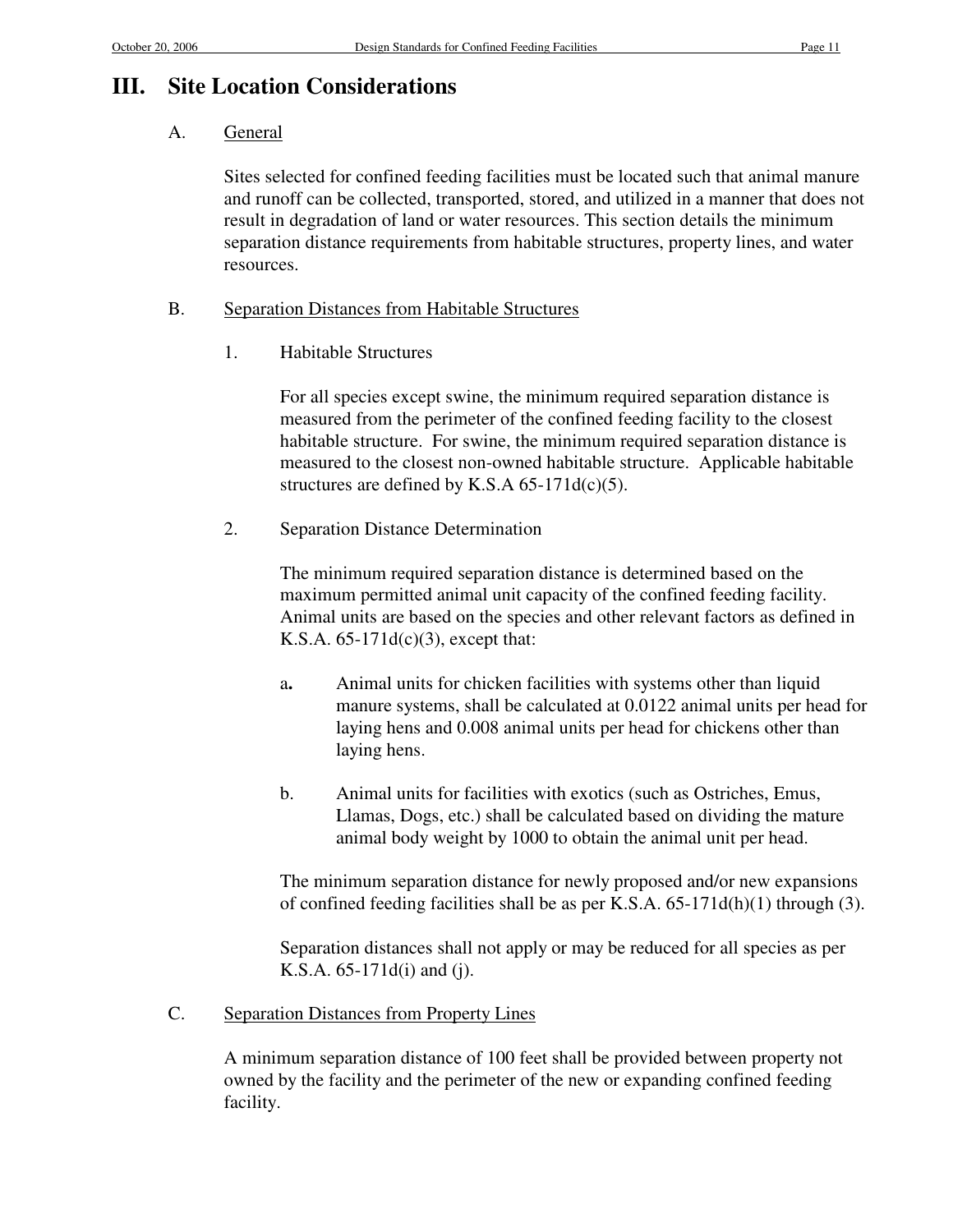When the confined feeding facility or expansion is located adjacent to a roadway, access road, alleyway, or railroad with a permanent right-of-way or easement held or authorized by a unit of government, then the right of way opposite the facility shall be the point of measurement. The distance measurement for all other roads shall be from the centerline of the road or the property line should the road be abandoned which ever is closer to the facility.

### D. Separation Distances from Water Resources

1. Surface Water

New confined feeding facilities and/or waste control systems shall not be built in any stream, river, lake, reservoir, or jurisdictional wetland. New confined feeding facilities must be located down-gradient from surface water drinking water supplies unless adequate provisions are provided to prevent contamination from surface or subsurface drainage from the confined feeding facility. There shall be a minimum of 200 feet separation from public water supply reservoirs.

Surface water separation distance requirements do not apply to freshwater ponds which are wholly within the applicants property as stated in K.S.A. 65- 171d(d).

a. All Species Except Swine

For water resources which are not used as a public water supply sources, a minimum of 100 feet separation shall be provided from ponds, reservoirs, streams and wetlands.

b. Swine

Separation distances for facilities with swine shall adhere to K.S.A. 65- 1, 180 and any amendments thereto.

2. Flood Protection

Confined feeding facilities and waste management systems shall not be located in the 100-year, 24-hour floodplain (inundated by a storm having a 1% chance of being equaled or exceeded in any one year) unless adequate protection measures are provided (e.g. levees, diversions, etc.).

3. Groundwater

Each new waste control system and each expanded portion of an existing waste control system shall meet the groundwater separation distance requirements established in K.A.R. 28-18-17 and 28-18a-33.

There shall be a minimum of 100 feet separation from active water supply wells (and 25 feet from public water supply pipelines). Water supply well(s)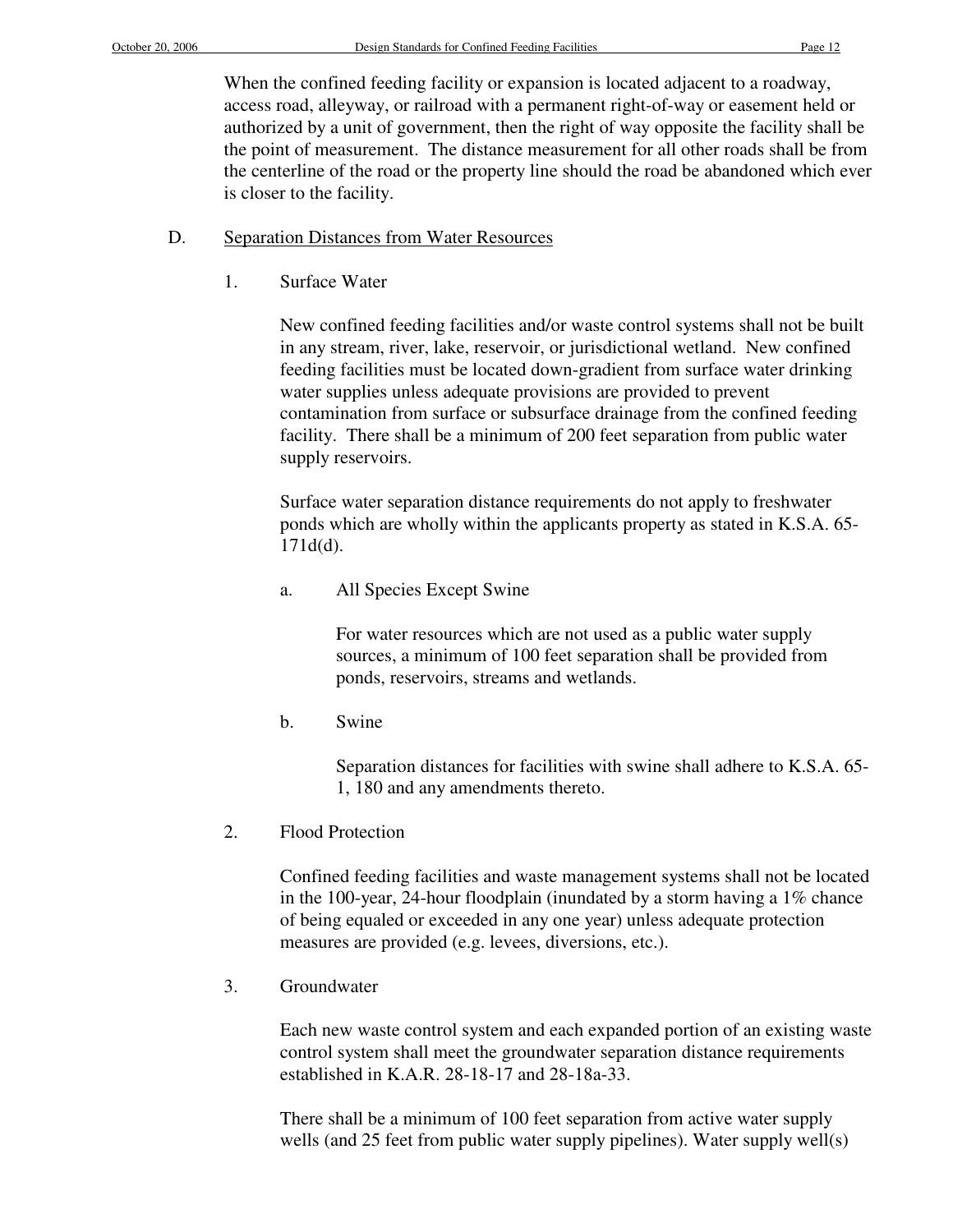located less than 100 feet from a confined feeding facility may be exempted if used only for livestock water supply and if protected from surface water contamination.

 Monitoring wells if required, shall be installed per K.A.R. 28-30-1 *et seq.*, using a licensed water well contractor.

### E. Geologic Investigation

When necessary, the Department may require a site investigation, such as when the confined feeding facility is to be located in a sensitive groundwater area, or the depth to groundwater or the composition of the soil at the location is unknown, or similar situation. Site investigations for earthen retention structures will consist of borings or equivalent excavations to a depth of at least 10 feet below the lowest elevation of a waste storage structure, or where impenetrable bedrock is encountered, whichever is less. For swine facilities with more than 3,724 animal units, borings or equivalent excavations to a depth of at least 25 feet below the lowest elevation of a waste storage structure is recommended.

At least two borings or equivalent excavations shall be performed for each three (3) acres occupied by a waste storage structure; a minimum of two borings are required regardless of size. The area occupied by the structure is the surface area measured at the top elevation.

The minimum requirements for geologic site investigations are:

- 1. Logging all borings or investigations using the Unified Soil Classification System.
- 2. Recording the ground surface elevation and location of each boring. Elevation may be based upon project datum (bench mark).
- 3. Measuring and recording static groundwater levels after the levels have stabilized. (In the event that no water is readily evident, the boring or excavation shall be left open a minimum of 24 hours, or more as required by the Department. The required time frame will depend upon the soil profile, and soil survey or lithology and shall be selected in order to adequately determine the presence or lack of groundwater. The less permeable the soils, the greater the time requirement. If no water is observed after the required time period, a determination of "no groundwater" shall be entered. Groundwater wells in the vicinity may be accepted by the Department as proof of local groundwater levels on a case-by-case basis.)
- 4. Filling of all investigation borings or excavations in accordance with K.A.R. 28-30-1 *et seq*.
- 5. A brief summary indicating the likely impacts the observed geologic conditions will have on the performance of the waste storage structure.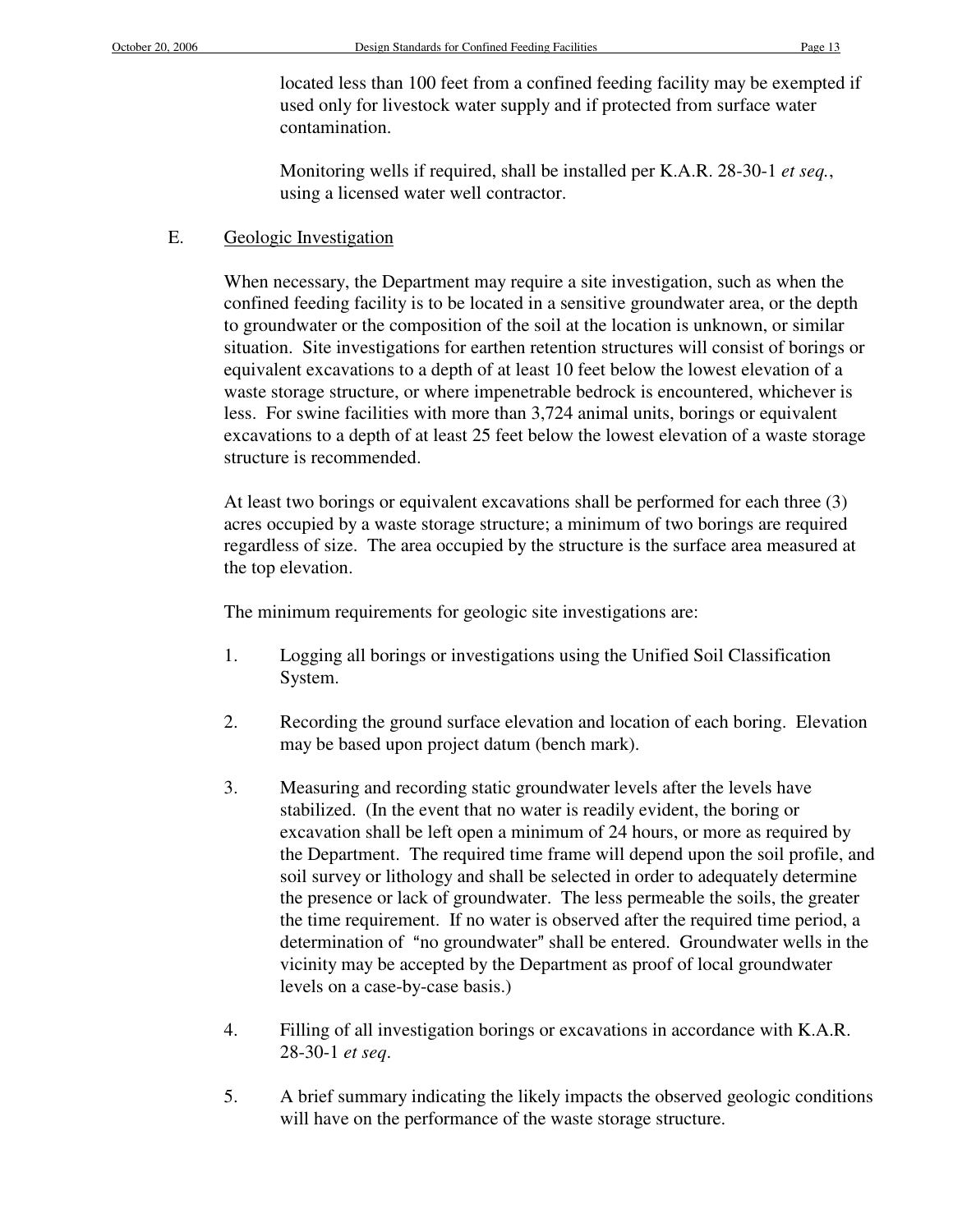# **IV. Minimum Design of Wastewater Control Structures**

# A. General

The design storm for a facility is based upon the size of the facility and if applicable the federal effluent limitation guideline for the type of livestock at the confined feeding facility. All facilities with a federal animal unit capacity of less than 1,000 shall use a 25-year, 24-hour storm for the basis of design. All facilities required to have an NPDES permit shall use the criteria specified in 40 CFR 412.

Collection and storage systems shall be designed to contain and/or convey: (1) surface drainage from open lots, (2) manure and wastewater from confinement areas, and/or (3) other flows such as dry weather wastewater accumulations. The channels, ditches, berms, culverts, pipelines, dikes, terraces, pits, tanks, ponds, lagoons, and other devices used to contain and/or convey runoff and/or pollutants have site specific conditions. Drains and pipes are to be designed to facilitate cleanout, convey daily and maximum flows, and minimize solids deposition.

Unpolluted extraneous drainage from areas adjacent to the confined feeding facility may be diverted away from the confined feeding facility. If extraneous drainage is not diverted away, the collection and storage system(s) must be sized to include these flows.

# B. Open Channel Structures

All channels, ditches, berms, dikes, terraces, and diversions shall be designed to collect, and convey the peak discharge from the design storm event plus the sediment yield and the maximum daily process wastes without overtopping or failure.

Velocities should be non-erosive (generally less than 2.5 feet per second for extraneous runoff and 1.5 feet per second for polluted runoff) with the structure providing 0.5 foot of freeboard. Earthen side slopes shall be 3 horizontal to 1 vertical (3:1) or flatter.

# C. Closed Conduits

Culverts, pipes, and covered channels used to transfer runoff, sediment, and/or process wastes shall be sized to handle the design storm event without causing infringement on the freeboard of other structures in the system. Conduits shall be a minimum of 6 inches in diameter and have a minimum slope of 0.5%. Drain pipes for water tank overflows can be of a less diameter, but must be sized to handle the design flow. Cleanouts should be located at least every 300 feet and at changes in direction and/or grade.

Conduit slopes should not exceed 10%. Designs should consider measures which will prevent plugging of the inlet and which allow cleanout of the pipe or conduit (i.e. removal of sediment and waste accumulations).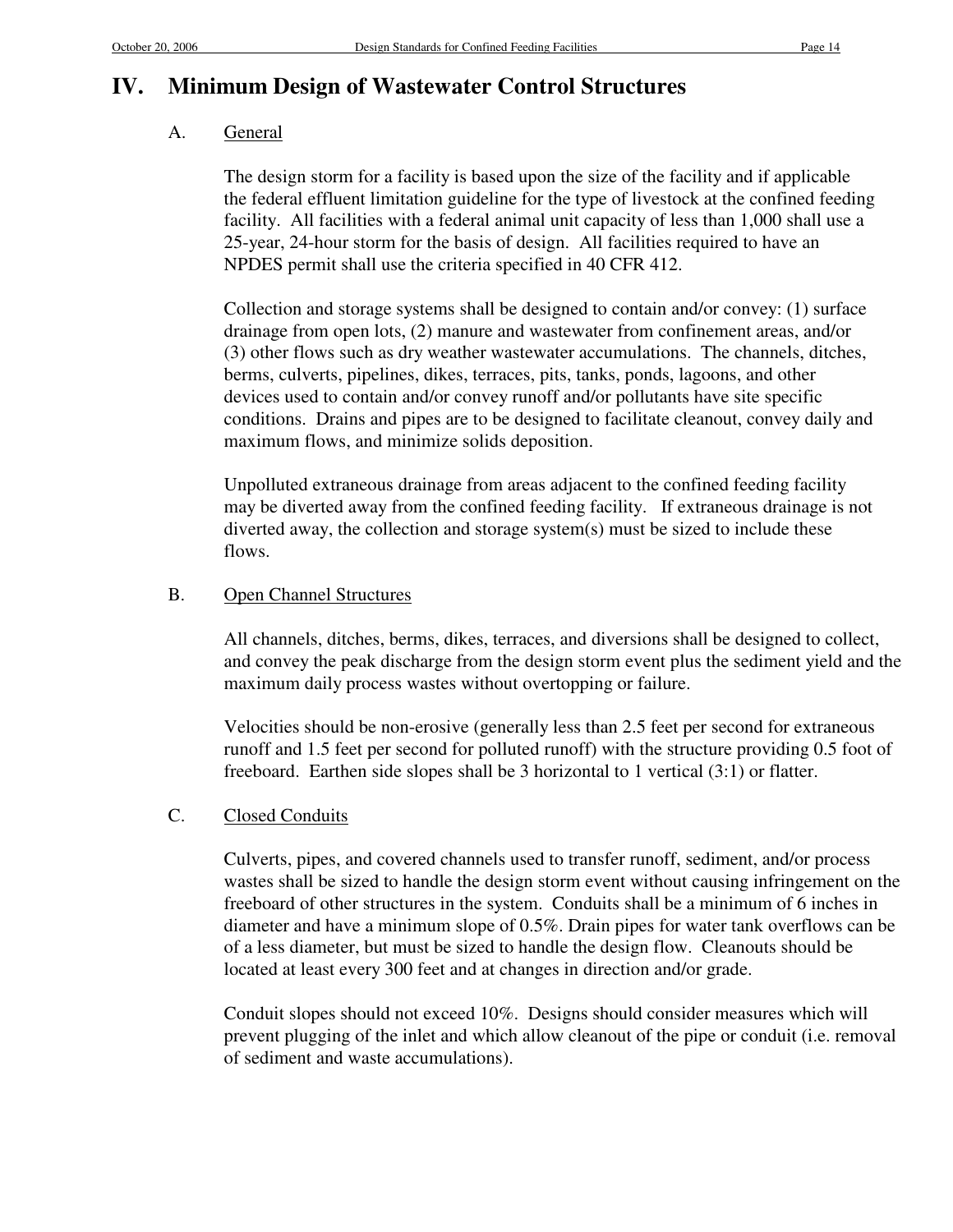#### D. Basins and Structures

### 1. Sedimentation Structures

a. General

The purpose of sedimentation structures is to reduce solids/sludge accumulations in storage structures and facilitate the routine removal of solids/sludge. These standards address two of the most common types of sediment basins, those for removing solids from feedlot runoff (runoff sediment basins) and those for removing solids from process wastes (process waste sediment basins) such as milking centers. All earthen structures shall have side slopes of 3 horizontal to 1 vertical (3:1) or flatter. Sedimentation basins shall have at least one-half (0.5) foot of freeboard at the design condition.

b. Runoff Sediment Basins

Runoff sediment basins shall have capacities to detain the design storm rainfall and runoff in addition to sediment for the design detention period for the design storm, with 0.5 foot of freeboard. The minimum detention period for the structure should be 4 hours. Flood routing procedures should be used to determine the required discharge based upon the detention storage provided. Discharges may be controlled by weirs, orifices, or other devices. Runoff sediment basins should be dewatered as quickly as possible, within a maximum of 10 days after a storm event. The volume allocated to sediment storage shall be the expected annual sediment yield as a minimum. If the sediment basin is not designed to completely dewater, then the basin must have a liner designed in accordance with Retention Structure liner requirements.

c. Process Waste Sediment Basins

Process waste sediment basins should have consideration given to drying of the waste to allow for removal. Each process waste sediment basin should be sized with a minimum capacity of thirty days of process waste flows. Process waste sediment basins shall be lined in the same manner and to the same criteria as retention structures. Consideration should be given to sediment removal equipment and practices to minimize damage to the liner.

2. Retention Structures

Individual or combinations of retention structures must provide the total required storage volumes as outlined in "a. Hydraulic Volume Calculations" and if necessary "b. Biological Volume Calculations", which follow.

- a. Hydraulic Volume Calculations
	- i. Sediment Accumulation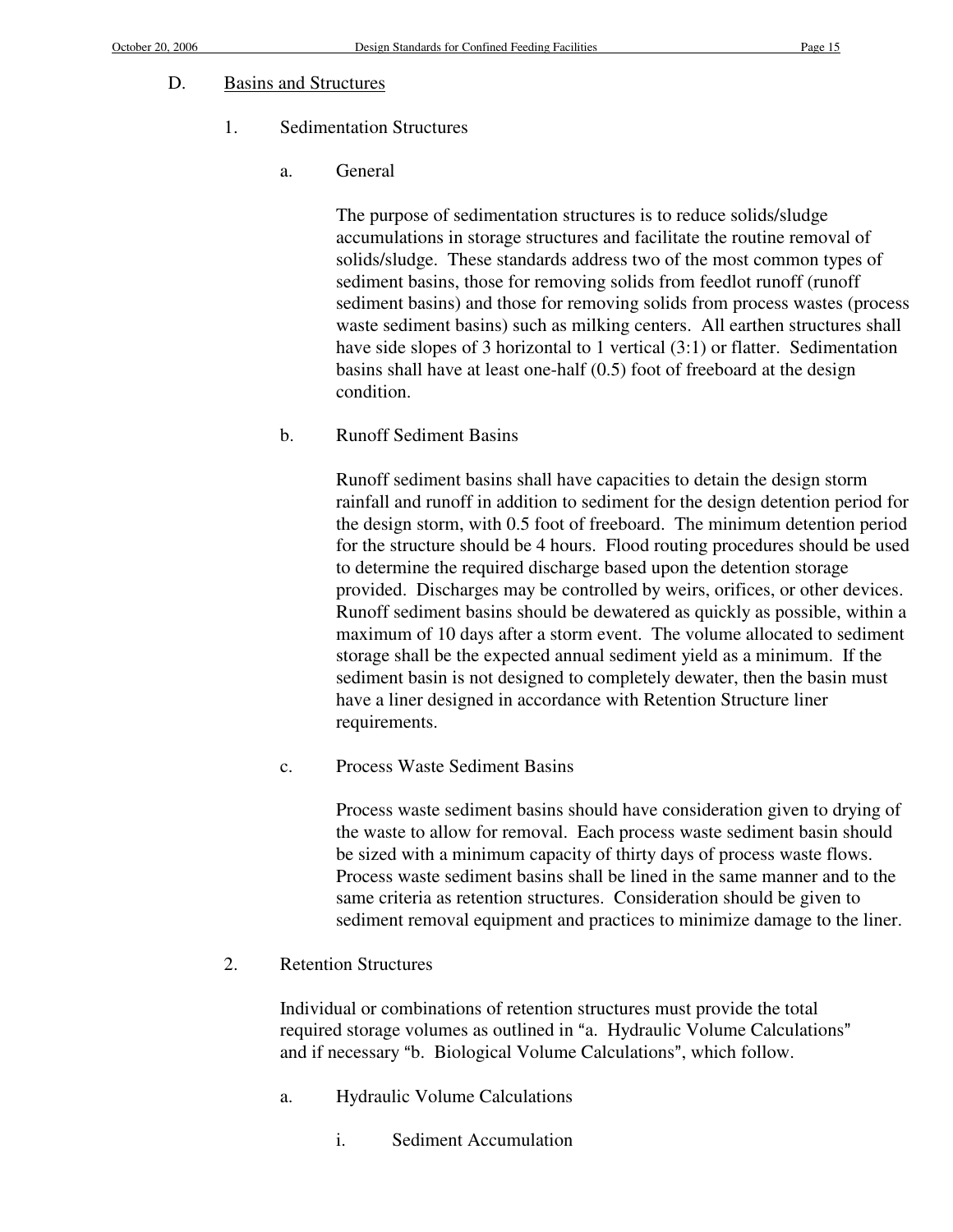All retention structures serving open lots shall provide for at least the volume of sediment generated in a 10-year period. As an alternative to site-specific information, if a sediment basin precedes the retention structure, the sediment load may be calculated at 0.5 acre-inch per acre of lot area drained. If there is no sediment basin, a minimum of 1.5 acre-inch per acre of lot drained may be used.

ii. Process Waste (Dry Weather Flows)Volume

All retention structures receiving dry weather process wastes (for example overflow waterer discharges, milking parlor discharges, free stall alley flushes silo liquors, and swine building flushes) shall provide for the volume (including bedding, litter, etc.) equal to or greater than the amount of dry weather process waste delivered in a minimum period of 120 days.

The solids volume amount may be reduced up to 20% if the retention structure is preceded by a sedimentation structure or solids separator. In the case of recycle systems, net volumes may be considered.

iii. Net Inflow (Rainfall/Runoff/Evaporation) Volume

Designers of retention structures should give consideration to providing for an additional volume of the December 1 through March 31 of the sum of the volumes produced from:

- Runoff generated from precipitation on any contributing drainage area,
- The precipitation on the structure,
- The evaporation loss on the structure.

For estimating the volume due to precipitation, the area at the top of the structure shall be used. For estimating evaporation loss, the December 1 operating level may be used. The evaporation loss should be calculated using evaporation rates no greater than 70% of the lake evaporation for the county where the facility is located. Lake evaporation values may be obtained through the County Natural Resources Conservation Service Field Office.

A water budget may be used to determine the net inflow volume. At no point in the water budget, shall the sum of the net inflow and process waste volumes be less than zero.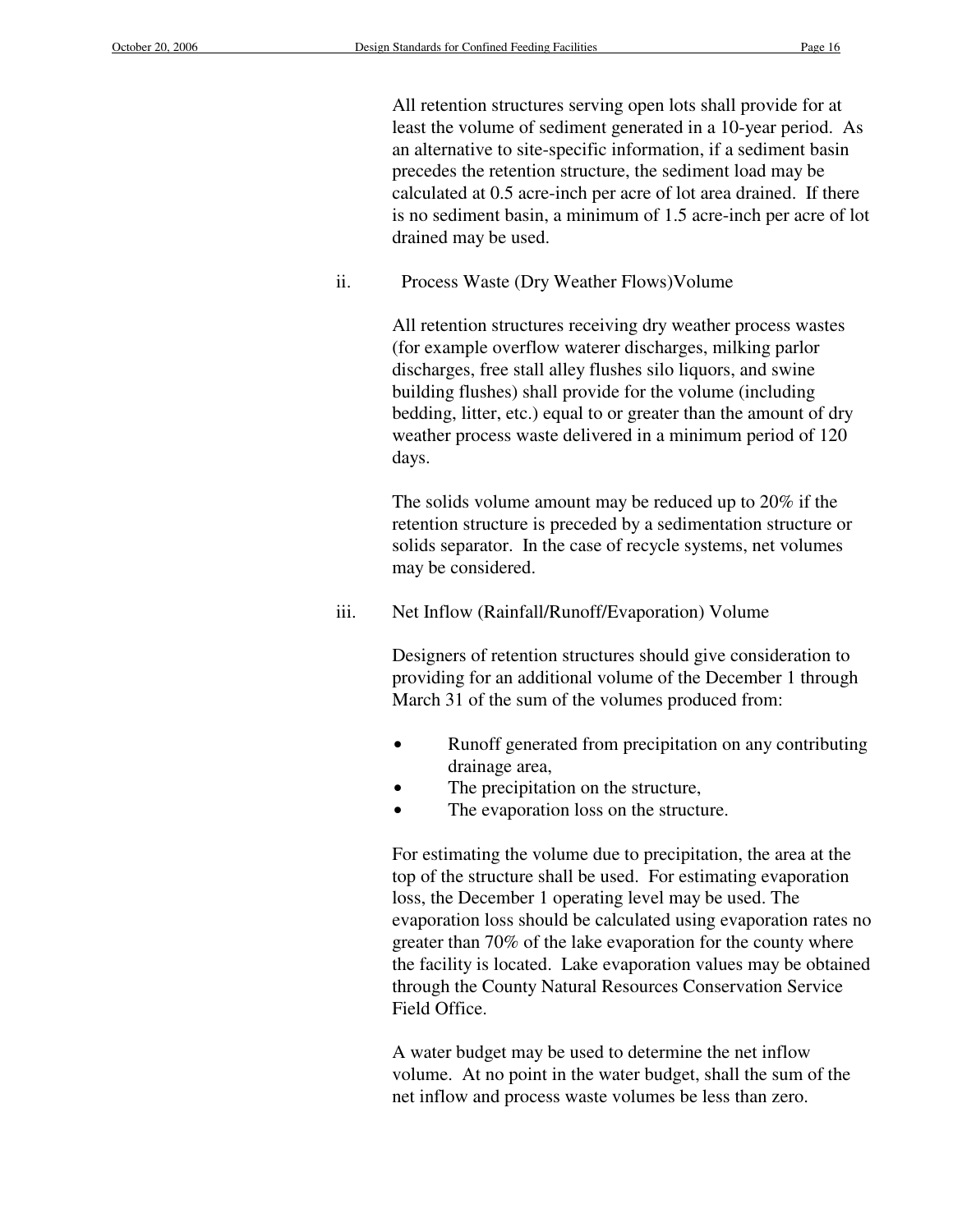#### iv. Storm Water Volume

All retention structures shall provide for a volume which will contain the design storm runoff from any contributing drainage area (including extraneous areas) plus the design storm rainfall on the structure.

v. Freeboard

All newly proposed earthen retention structures shall have a minimum of 2 feet of freeboard. All retention structures of nonearthen material, such as concrete or fiberglass, shall provide 0.5 foot of freeboard. Wastewater should not be allowed to encroach upon the freeboard level.

b. Biological Volume Calculations

Some confined feeding facilities generate waste which contains negligible amounts of dilution water from runoff induced rainfall, washdown or flushing, etc. These are primarily facilities with confinement buildings such as swine facilities (with pull-plug systems and/or recycling of wastewater), and dairies without overland flow contributions. Retention structures for these facilities should contain a minimum biological activity volume in order to operate properly. Facilities which dry scrape waste accumulations and/or those with fresh water flush gutters usually will not need a minimum biological volume.

A minimum biological volume should be considered in retention structures at all facilities with 1,000 or more animal units which 1) have swine in confinement buildings, 2) accept dairy parlor wastes, or 3) are required by the Department to provide a minimum biological volume. The biological volume calculation shall be made in addition to the previously stated hydraulic volume calculations. Retention structures shall be sized to always maintain the biological volume while reserving space for any required hydraulic volume(s).

Retention structures shall have a supplemental water source to maintain an adequate volume and to dilute waste inflows. The supplemental water source may be either a surface or groundwater supply and should be capable of delivering sufficient water to maintain the minimum biological activity volume considering peak evaporation. Plans shall include an operational section which identifies supplemental water sources, requirements, and discusses the methods to be employed to initially establish and maintain the minimum water level, and the system for waste utilization.

Single stage retention structures and primary cells in two stage designs for these types of facilities shall be designed for a daily loading rate not to exceed the pounds of volatile solids  $(V.S.)/1000$  ft.<sup>3</sup> of retention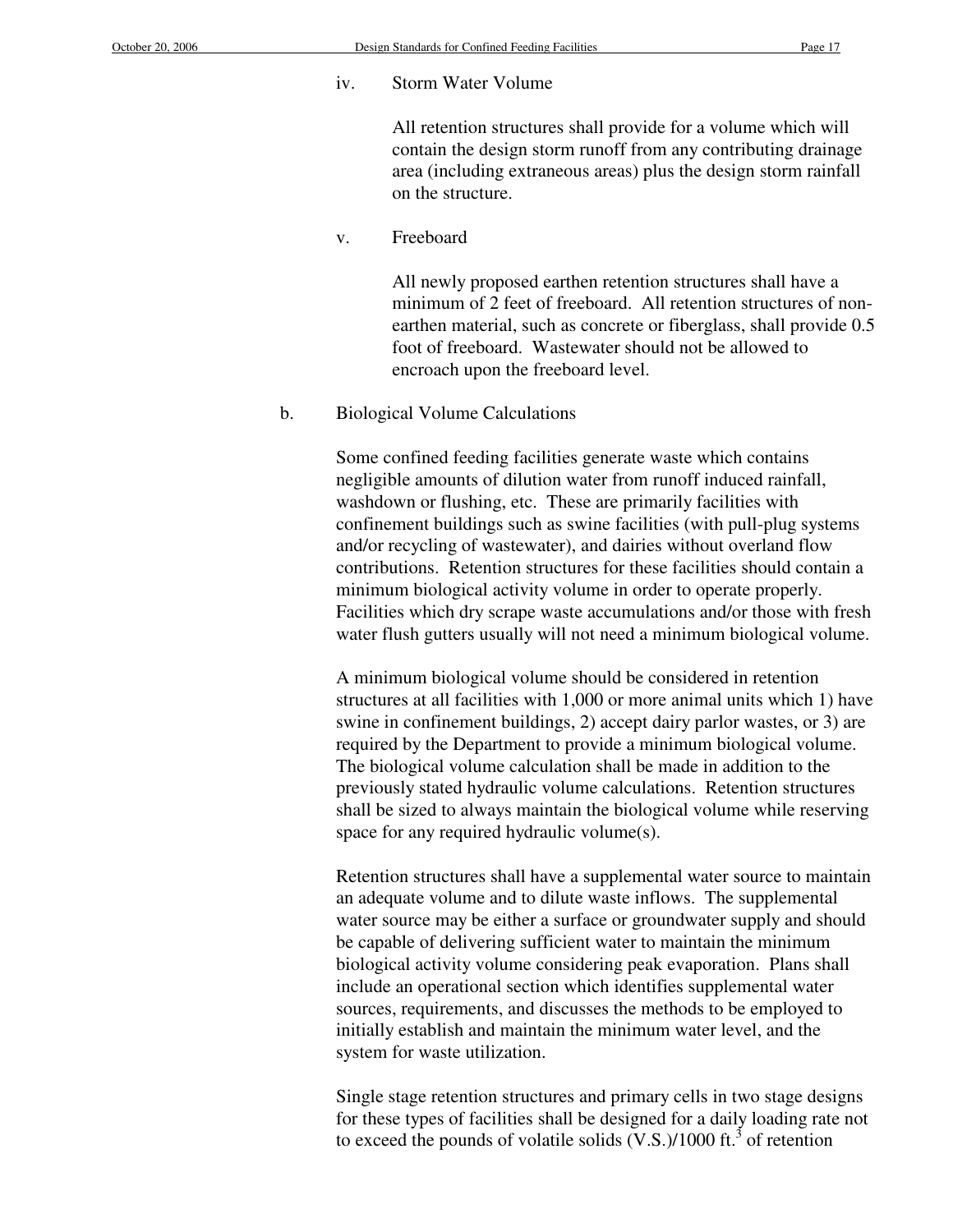structure volume listed in the following table shown for each county in Kansas. The values shown were obtained from Figure 10-22 Anaerobic Lagoon Loading rates by the United States Department of Agriculture, Natural Resources Conservation Service, revised June 1995, Part 651, Agricultural Waste Management Field Handbook.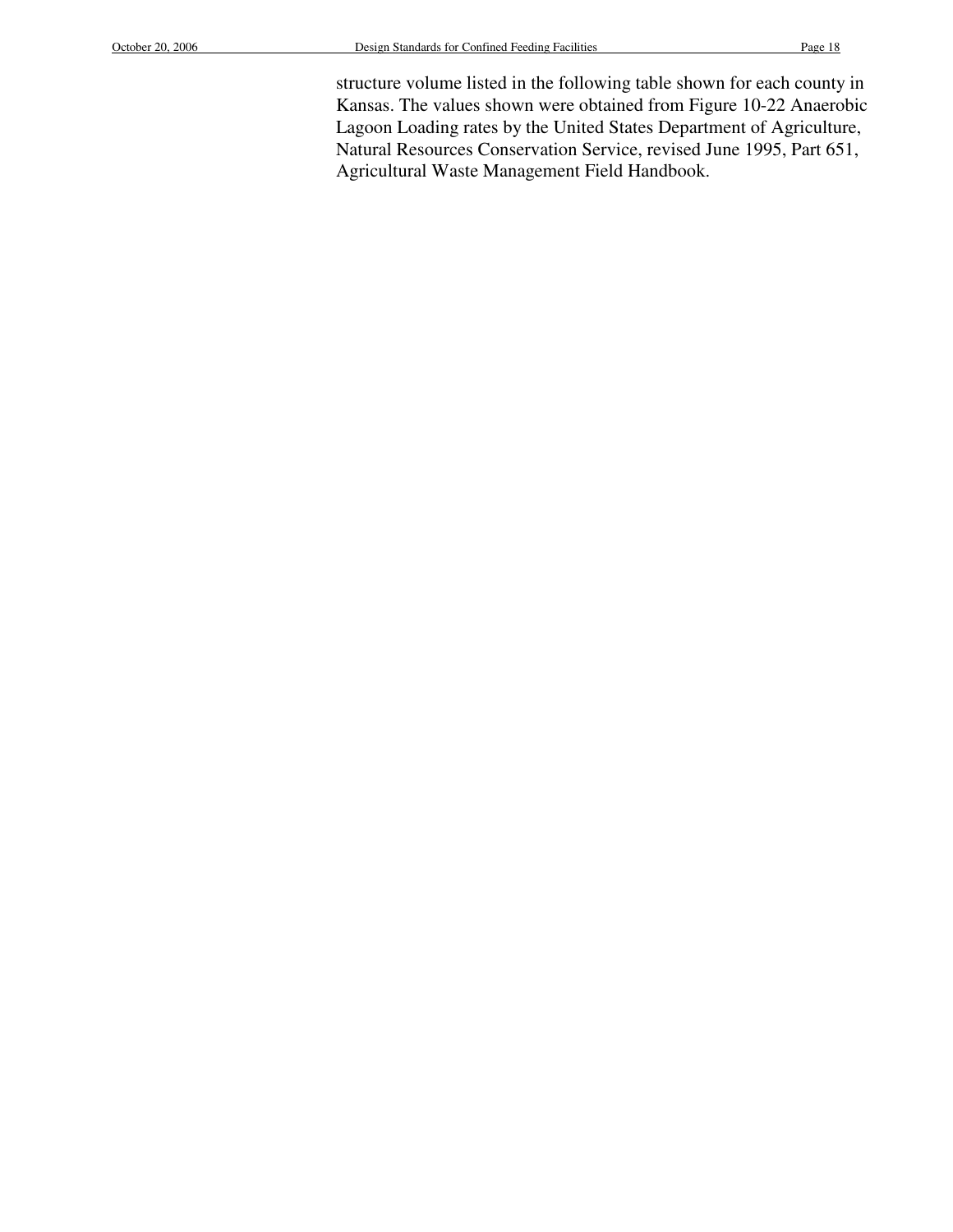# **Biological Loading for Retention Structures: Pounds of Volatile Solids/Day/1000 Cubic Feet**

| Allen         | 5.2 |
|---------------|-----|
| Anderson      | 5.1 |
| Atchison      | 4.7 |
| <b>Barber</b> | 5.3 |
| <b>Barton</b> | 4.9 |
| Bourbon       | 5.2 |
| <b>Brown</b>  | 4.7 |
| <b>Butler</b> | 5.2 |
| Chase         | 5.0 |
| Chautauqua    | 5.4 |
| Cherokee      | 5.4 |
| Cheyenne      | 4.6 |
| Clark         | 5.2 |
| Clay          | 4.8 |
| Cloud         | 4.7 |
| Coffey        | 5.1 |
| Comanche      | 5.3 |
| Cowley        | 5.3 |
| Crawford      | 5.3 |
| Decatur       | 4.6 |
| Dickinson     | 4.9 |
| Doniphan      | 4.7 |
| Douglas       | 4.9 |
| Edwards       | 5.1 |
| Elk           | 5.3 |
| Ellis         | 4.8 |
| Ellsworth     | 4.9 |
| Finney        | 5.0 |
| Ford          | 5.1 |
| Franklin      | 5.0 |
| Geary         | 4.9 |
| Gove          | 4.8 |
| Graham        | 4.7 |
| Grant         | 5.1 |
| Gray          | 5.1 |

| Allen          | 5.2 | Greeley     | 4.9 | Osborne      | 4.7 |
|----------------|-----|-------------|-----|--------------|-----|
| Anderson       | 5.1 | Greenwood   | 5.2 | Ottawa       | 4.8 |
| Atchison       | 4.7 | Hamilton    | 5.0 | Pawnee       | 5.0 |
| <b>Barber</b>  | 5.3 | Harper      | 5.3 | Phillips     | 4.6 |
| <b>Barton</b>  | 4.9 | Harvey      | 5.1 | Pottawatomie | 4.8 |
| <b>Bourbon</b> | 5.2 | Haskell     | 5.1 | Pratt        | 5.2 |
| <b>Brown</b>   | 4.7 | Hodgeman    | 5.0 | Rawlins      | 4.6 |
| <b>Butler</b>  | 5.2 | Jackson     | 4.8 | Reno         | 5.1 |
| Chase          | 5.0 | Jefferson   | 4.8 | Republic     | 4.6 |
| Chautauqua     | 5.4 | Jewell      | 4.6 | Rice         | 5.0 |
| Cherokee       | 5.4 | Johnson     | 4.9 | Riley        | 4.8 |
| Cheyenne       | 4.6 | Kearny      | 5.0 | Rooks        | 4.7 |
| Clark          | 5.2 | Kingman     | 5.2 | Rush         | 4.9 |
| Clay           | 4.8 | Kiowa       | 5.2 | Russell      | 4.8 |
| Cloud          | 4.7 | Labette     | 5.4 | Saline       | 4.9 |
| Coffey         | 5.1 | Lane        | 4.9 | Scott        | 4.9 |
| Comanche       | 5.3 | Leavenworth | 4.8 | Sedgwick     | 5.2 |
| Cowley         | 5.3 | Lincoln     | 4.8 | Seward       | 5.2 |
| Crawford       | 5.3 | Linn        | 5.1 | Shawnee      | 4.9 |
| Decatur        | 4.6 | Logan       | 4.8 | Sheridan     | 4.7 |
| Dickinson      | 4.9 | Lyon        | 5.0 | Sherman      | 4.7 |
| Doniphan       | 4.7 | Marion      | 5.0 | Smith        | 4.6 |
| Douglas        | 4.9 | Marshall    | 4.7 | Stafford     | 5.1 |
| Edwards        | 5.1 | McPherson   | 5.0 | Stanton      | 5.1 |
| Elk            | 5.3 | Meade       | 5.2 | Stevens      | 5.2 |
| Ellis          | 4.8 | Miami       | 5.0 | Sumner       | 5.3 |
| Ellsworth      | 4.9 | Mitchell    | 4.7 | Thomas       | 4.7 |
| Finney         | 5.0 | Montgomery  | 5.4 | Trego        | 4.8 |
| Ford           | 5.1 | Morris      | 4.9 | Wabaunsee    | 4.9 |
| Franklin       | 5.0 | Morton      | 5.2 | Wallace      | 4.8 |
| Geary          | 4.9 | Nemaha      | 4.7 | Washington   | 4.7 |
| Gove           | 4.8 | Neosho      | 5.3 | Wichita      | 4.9 |
| Graham         | 4.7 | <b>Ness</b> | 4.9 | Wilson       | 5.3 |
| Grant          | 5.1 | Norton      | 4.6 | Woodson      | 5.2 |
| Gray           | 5.1 | Osage       | 5.0 | Wyandotte    | 4.8 |

| Osborne        | 4.7 |
|----------------|-----|
| Ottawa         | 4.8 |
| Pawnee         | 5.0 |
| Phillips       | 4.6 |
| Pottawatomie   | 4.8 |
| Pratt          | 5.2 |
| Rawlins        | 4.6 |
| Reno           | 5.1 |
| Republic       | 4.6 |
| Rice           | 5.0 |
| Riley          | 4.8 |
| Rooks          | 4.7 |
| Rush           | 4.9 |
| Russell        | 4.8 |
| Saline         | 4.9 |
| Scott          | 4.9 |
| Sedgwick       | 5.2 |
| Seward         | 5.2 |
| Shawnee        | 4.9 |
| Sheridan       | 4.7 |
| Sherman        | 4.7 |
| Smith          | 4.6 |
| Stafford       | 5.1 |
| <b>Stanton</b> | 5.1 |
| Stevens        | 5.2 |
| Sumner         | 5.3 |
| Thomas         | 4.7 |
| Trego          | 4.8 |
| Wabaunsee      | 4.9 |
| Wallace        | 4.8 |
| Washington     | 4.7 |
| Wichita        | 4.9 |
| Wilson         | 5.3 |
| Woodson        | 5.2 |
| Wyandotte      | 4.8 |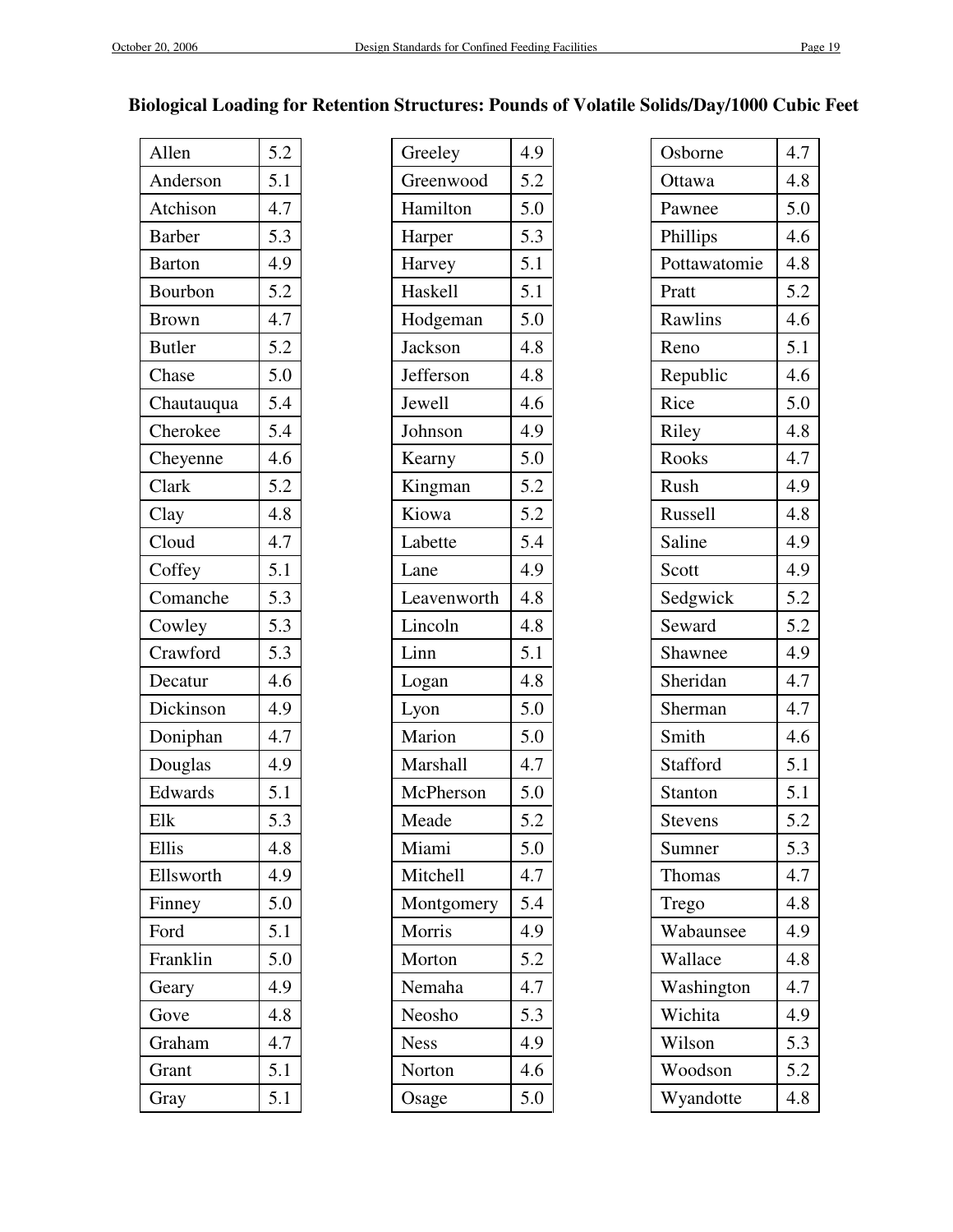a. Liners

Liners shall extend over the bottom and side slopes of the interior of the structure to an elevation at least 1 foot above the freeboard level. Liners shall have a finished or compacted final thickness of at least 1 foot. Where consolidated material such as a rock layer is encountered, the liner shall have a final thickness of at least 2 feet. Any areas overexcavated to remove undesirable material such as rock, must be backfilled with compacted material.

i. In-Situ Soil Liners

In-situ soil liners may be acceptable for sites where no groundwater, bedrock or other consolidated material is encountered within the required geologic site investigation. Where this is the case, soils found during the site investigation must be classified as CH, MH, or CL according to the Unified Soil Classification System in order to be used as in-situ soil liners.

ii. Constructed Soil Liners

Constructed soil liners are those which do not conform to the criteria for in-situ soil liners.

During the geologic investigation, soil samples shall be collected, logged and prepared for testing. The samples must be representative of the foundation and perimeter material encountered and any materials which may be used for soil liners.

The soil samples shall be subjected to accepted laboratory tests to determine the materials and construction techniques required to provide adequate permeability. These tests may include, but may not be limited to, moisture-density tests to determine moisture and compaction requirements, soil amendment tests including those to determine the amount of bentonite, chemical dispersants or other materials needed to provide acceptable permeability.

A design must then be developed and documented which determines the amount and type of amendment materials required, if any, the construction techniques required and the projected permeability.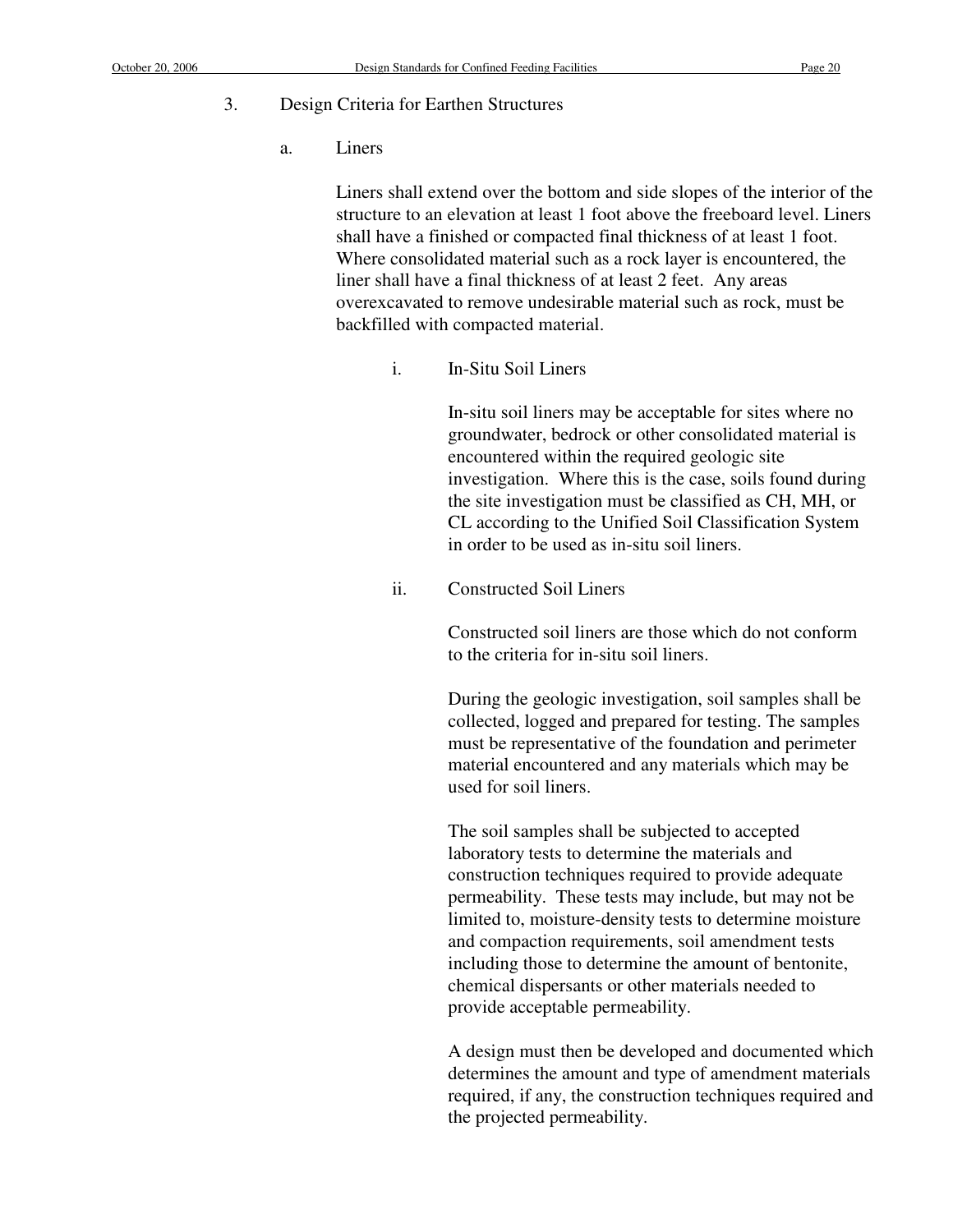Post-construction permeability tests must be completed and the results submitted to the Department for review.

iii. Synthetic Liners

Synthetic liners shall be installed when the required permeability cannot be achieved and/or when required by the Department. They shall be installed in addition to a compacted soil liner. Synthetic liners shall have a minimum thickness of 40 mils, and a permeability of 1/64 inch per day or less. They shall be designed and installed in conformance with the manufacturers specifications.

b. Embankment Foundation and Fill

Embankment berms shall have a minimum top width of ten (10) feet and shall be constructed of compacted soils essentially void of rock, gravel, sand, organic material, or other porous media. All vegetation shall be removed from the foundation and fill areas prior to the placement of earth fill.

c. Emergency Spillways

Retention structures which have an embankment height of 25 feet or more, or which impound 50 acre-feet  $(2,178,000 \text{ ft}^3)$  or more and have a height of 6 feet or more shall have emergency spillways. The height shall be determined by measuring from the lowest elevation of the outside limit of the dam to the top of the dam. Emergency spillways shall be designed in conformance to the Kansas Department of Agriculture, Division of Water Resources requirements.

The crest of each emergency spillway shall be a minimum of one foot above the level associated with the total required design volume.

d. Inlets

All inlets shall be designed to provide erosion protection of impoundment embankments. Splash pads, riprap, or other devices shall be provided as needed.

e. Depths

The maximum design depth of newly proposed waste storage structures, not including freeboard, is 20 feet.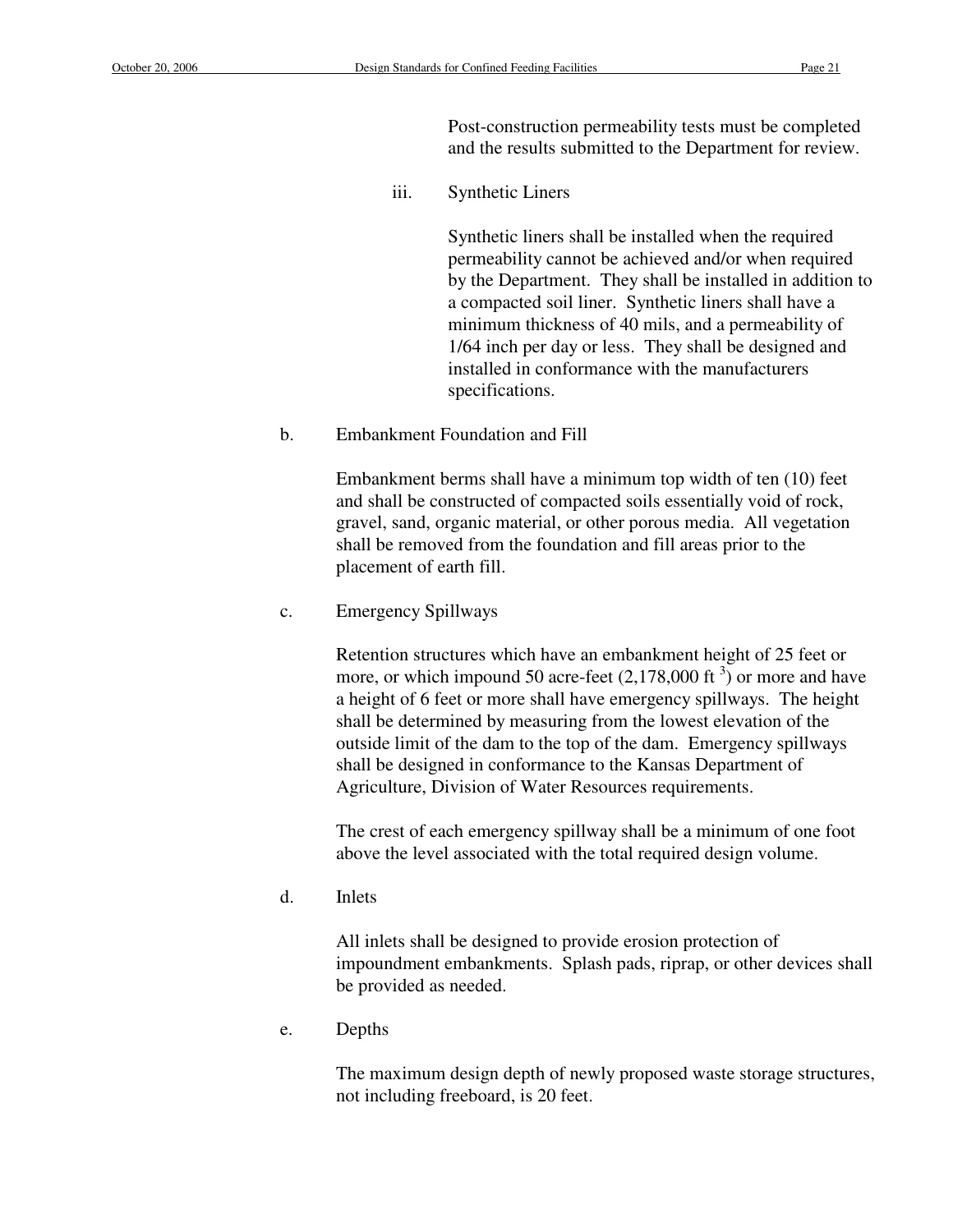For single cells and primary cells in multiple-cell systems which must contain a minimum biological volume, the minimum depth shall be 8 feet. They shall be maintained with at least a minimum water depth of 5 feet. Secondary cells shall be a minimum of 6 feet deep.

A staff gauge or level measurement device shall be installed in each retention structure (lagoons, ponds, etc.). The device shall be:

- constructed of durable material
- marked in 1-foot (vertical) increments
- marked with zero to coincide with the lowest point of the top of the structure berm
- 4. Non-earthen Structures

The allowance for sediment accumulation may be reduced to the bottom 6 inches of the water-tight structure so long as agitation and pumping equipment is capable of draining the structure.

a. Concrete Tanks

All concrete manure tanks shall be constructed with reinforced concrete in a water tight manner. Side walls shall be a minimum of 6 inches thick and tank bottoms a minimum of six (6) inches thick. Professional design assistance is required in the design of these watertight structures.

b. Metal, Fiberglass, and Other Storage Vessels

Several manufacturers provide prefabricated storage structures consisting of stave concrete silos, epoxy lined metal tanks, etc. These storage structures shall be of water tight construction and of quality design. These and other designs will be individually evaluated.

- 5. Solid Waste Storage Structures
	- a. General

Solid waste storage structures receive scraped or mechanically deposited manure, bedding, litter, etc., for temporary storage before land application, before use in composting facilities, or before final use.

b. Design Criteria

 These structure(s) shall be sized to store the expected accumulation of manure, bedding, litter, etc., and the volume of direct precipitation from the design storm plus a 0.5-foot reserve.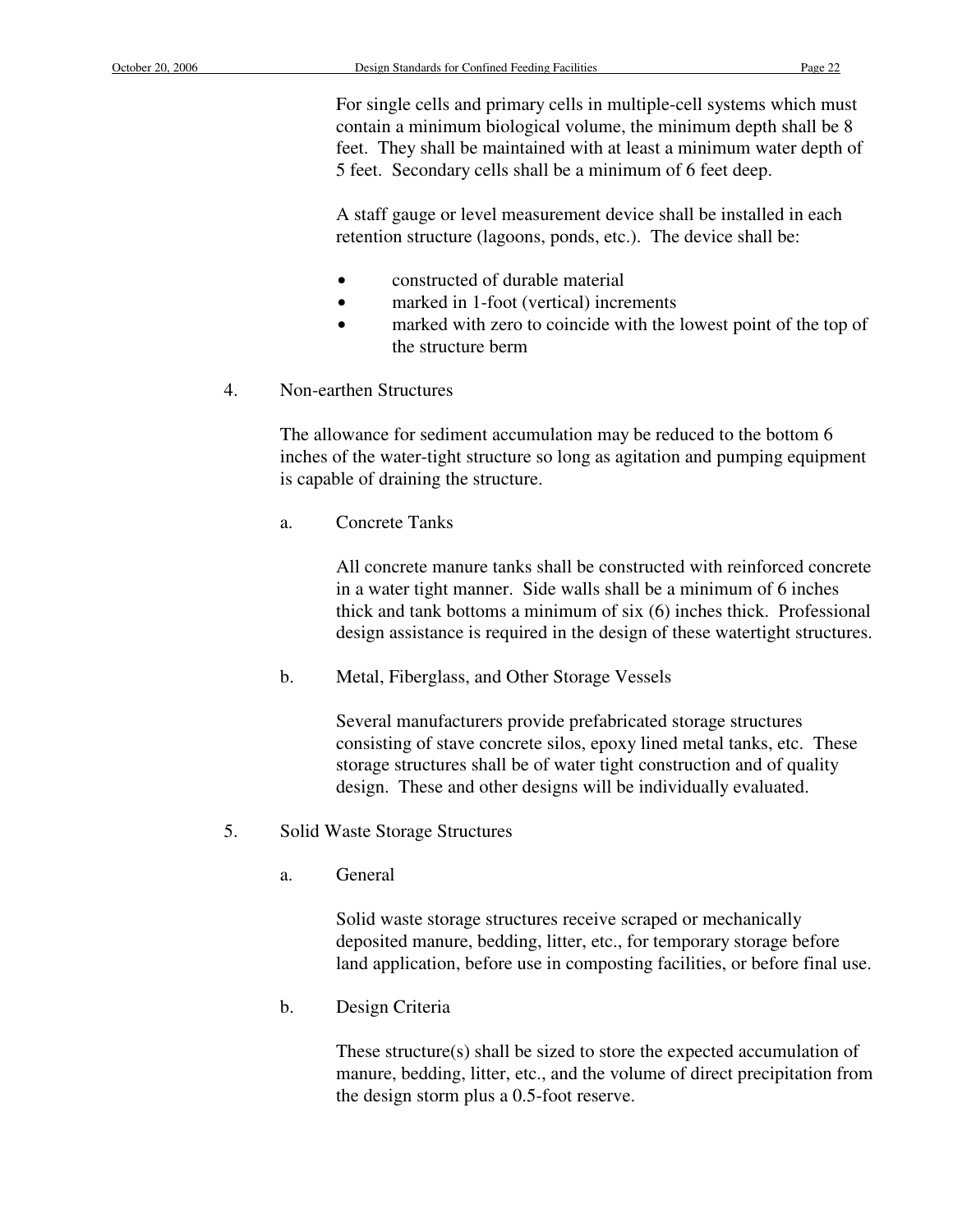The combined volumes of solid waste storage structures, other associated storage structures and temporary storage and/or stacking areas must have the capacity to contain the 120 day solid waste accumulation volume.

Any contaminated leachate and/or runoff from solid waste storage structures must be controlled. If necessary, control structures shall be built to detain runoff.

6. Hoop Structures

Hoop or Deep-bedded structures are partially or totally enclosed units for housing livestock. The units utilize absorbent material (hay, stover, fodder, or straw) spread throughout the floor of the unit. The deep layer of absorbent material soaks up the liquid portion of the manure and dries the semi-solid portion of the manure so the animal excrement can be managed in dry or solid form.

- a. Hoop structures shall have a finished grade of 0.5% slope or less. Extraneous drainage shall be diverted away from the structure. Site grading shall be such that roof and other runoff is directed away from the structure.
- b. Hoop structures must meet the same vertical separation distance to groundwater as feedlots. Structures located in a sensitive groundwater area where groundwater is within 25 feet of the lowest elevation of the structure shall have a compacted soil liner. The compacted soil liner shall be a minimum of 12 inches thick and shall have a hydraulic conductivity no greater than  $10^{-7}$  cm/sec or utilize other materials or methods which provide the same level of protection to the groundwater.
- c. Hoop structures shall be capable of providing a minimum of 120 days of solids storage. Solid waste stockpiles shall be temporary, not to exceed six (6) months. Stockpiles shall be located such that runoff from the stockpiles does not enter or collect adjacent to the structure.
- 7. Other Structures Not Typically Used in Kansas

 From time to time, situations arise which may call for innovative use of methods or structures not covered in these standards such as aerobic lagoons, mechanically aerated lagoons or digesters (methane gas production systems), etc. These will be considered on a case-by case basis. Complete design documentation showing technical references shall accompany the plans and shall describe how the proposed method will provide a level of protection consistent with the intent of these standards and applicable federal and state laws and regulations.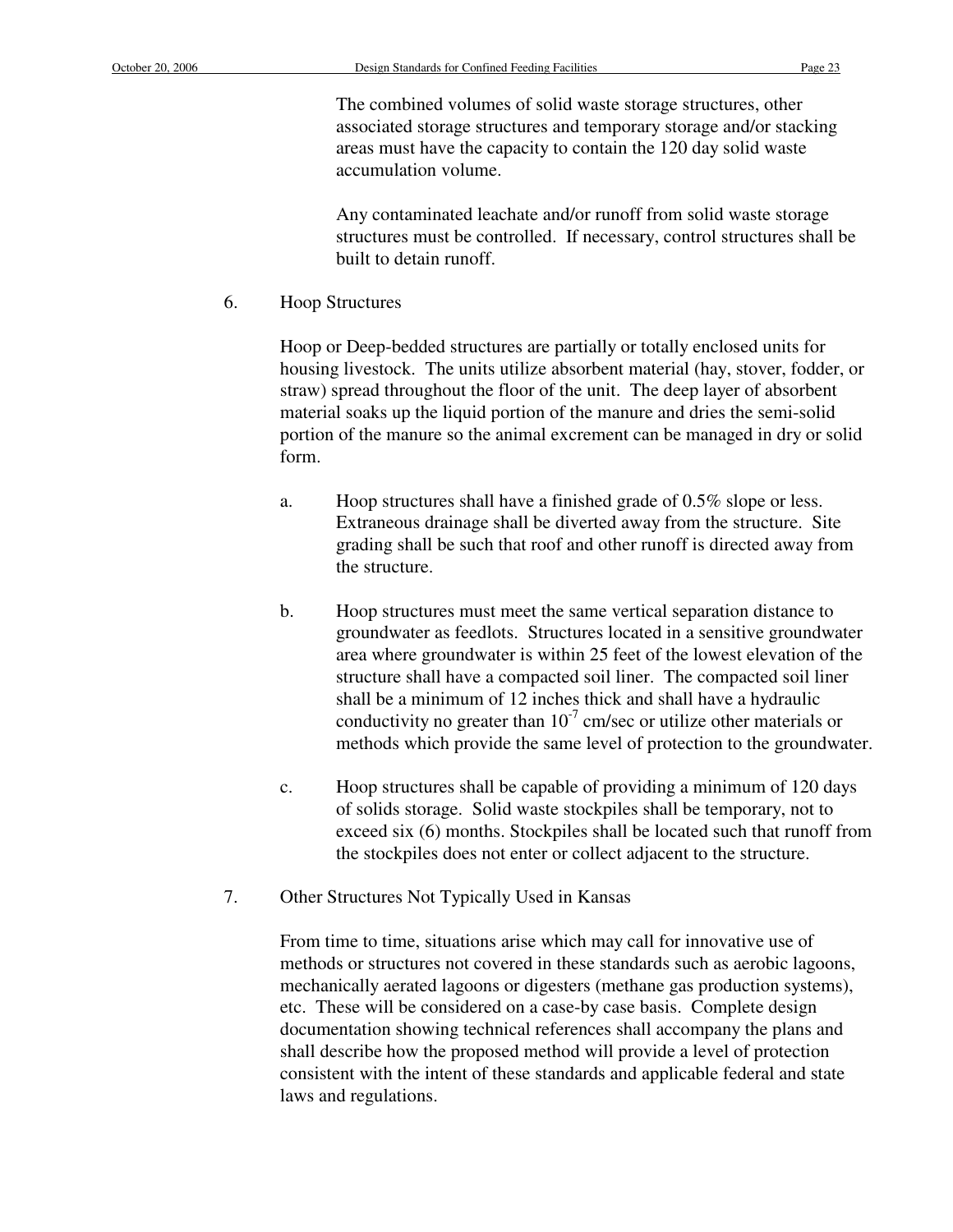#### E. Grass Filter Systems

The purpose of grass filter systems is to protect and improve water quality by removing significant amounts of pollutants generated by confined feeding facilities. These systems use the processes of deposition, infiltration, absorption, volatilization, vegetative consumption and decomposition.

Grass filter systems are not suitable for most confined feeding facilities. Suitability generally depends upon the facility's size, setting and process waste characteristics. Grass filter systems are generally limited to facilities with less than 300 animal units. Grass filter systems proposed for facilities with 300 or more animal units will be considered on a case-by-case basis.

Grass filter systems usually consist of at least three components: sediment basin, flow distribution devices and grass filter area. The grass filter is an area of perennial grass used to reduce sediment, organic waste, nutrients and other pollutants from stormwater runoff from confined feeding facilities. The design of each grass filter system should be based upon the most current Kansas NRCS practice standard for Wastewater Treatment Strip (Practice Code 635). The performance objectives of each component are:

- 1. Sediment Basin
	- a. Have the capacity to store the average annual sediment yield from the lot.
	- b. Detain lot runoff to induce the settling or deposition of solids and nutrients.
	- c. Provide controlled outflow to the grass filter area.
	- d. Detain the design storm event without overtopping or having an uncontrolled discharge.
	- e. Facilitate maintenance, especially sediment removal.
- 2. Flow Distribution System
	- a. Uniformly distribute sediment basin discharge onto the grass filter area.
	- b. Provide the inflow, velocity and flow depth to the grass filter area required to meet hydraulic performance criteria.
- 3. Grass Filter Area
	- a. Infiltrate the sediment basin discharge resulting from a 2-year, 24-hour storm event and the direct rainfall on the filter area. The soil in the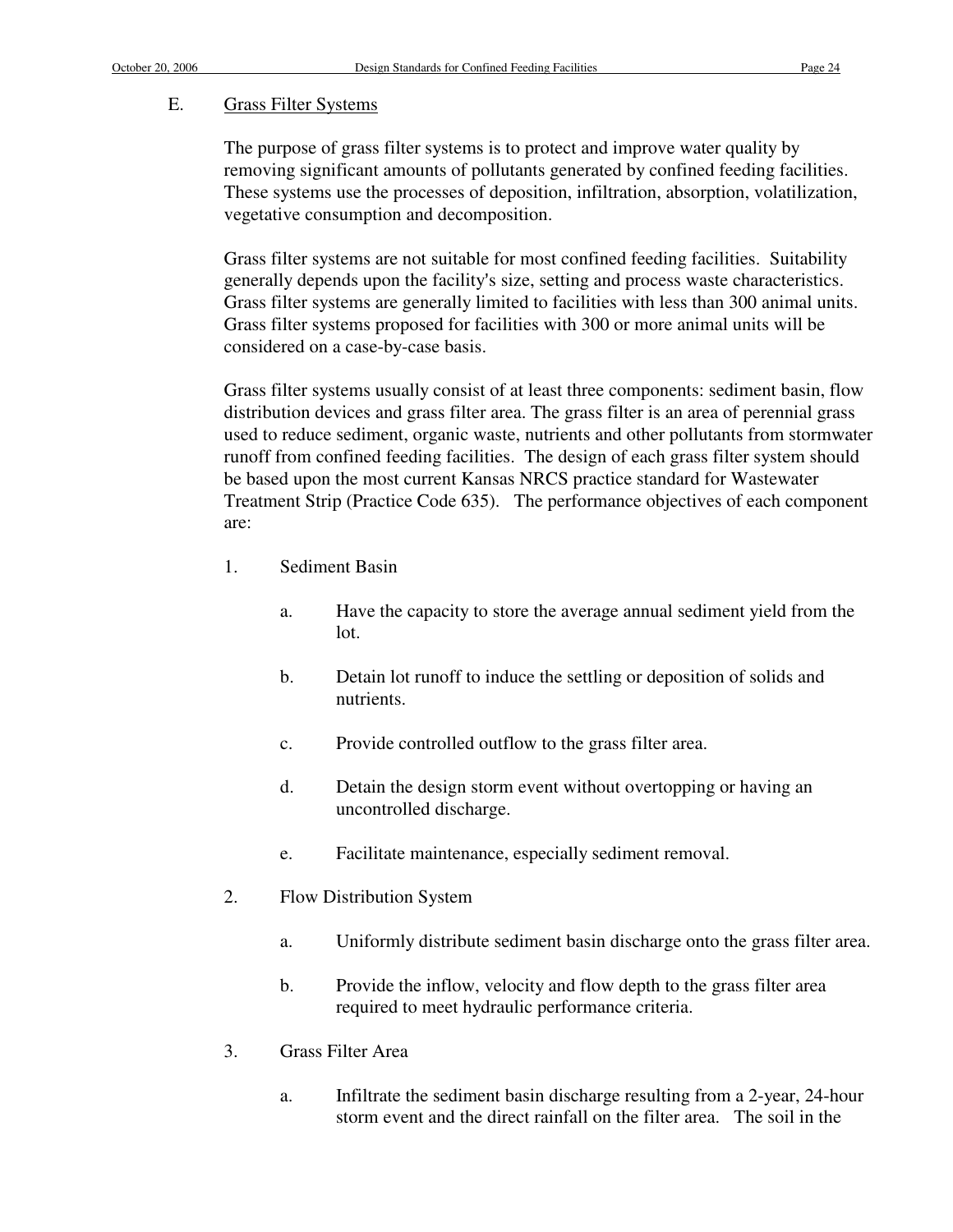filter area shall be a minimum of 2 feet deep. The available water capacity of the soil shall be assumed to be 50% before the storm occurs.

- b. Control the sediment basin discharge resulting from a 25-year, 24-hour rainfall event such that: all flow is controlled within the filter area, flow depth does not exceed 6 inches, average velocity does not exceed 1.5 ft./sec., and contact time (i.e. travel time) through the filter area is at least one hour.
- c. Ensure uniform sheet flow by utilizing methods such as dividing the filter into borders having a maximum width of 50 feet.
- d. Distribute and apply nutrients at agronomic rates.

# F. Livestock Truck/Trailer Washes

1. General

The design of each Livestock Truck/Trailer Wash (LTTW) should be based upon site-specific information whenever possible rather than the general criteria provided below. These criteria are intended for use in the design of truck washes used for the washing of trucks and trailers used for livestock transportation only. Any other type of truck/trailer wash or a combined washing facility serving livestock truck/trailers and other types of truck/trailers or vehicles are required to meet other requirements not addressed by these standards.

Usually, a LTTW producing livestock related waste should consist of the following components: washwater collection area, solid separation and/or storage (sediment basin, mud trap, etc), wastewater storage, and waste utilization.

- 2. Design Criteria
	- a. Settling basin shall be sized for at least 30 minutes retention time.
	- b. Settling basin shall allow for 10 ft<sup>3</sup> per truck washed for solid storage with no less than one month cleanout interval.
	- c. If any on-site solids storage is provided it must be sized to hold 120 days of solids. Any runoff from the solids storage site must be directed to the wastewater storage structure.
	- d. Minimum wastewater storage shall be designed as provided in other sections of these Design Standards. If actual quantities or book values are not available, a minimum storage volume of  $270 \text{ ft}^3$  of wastewater per truck shall be provided.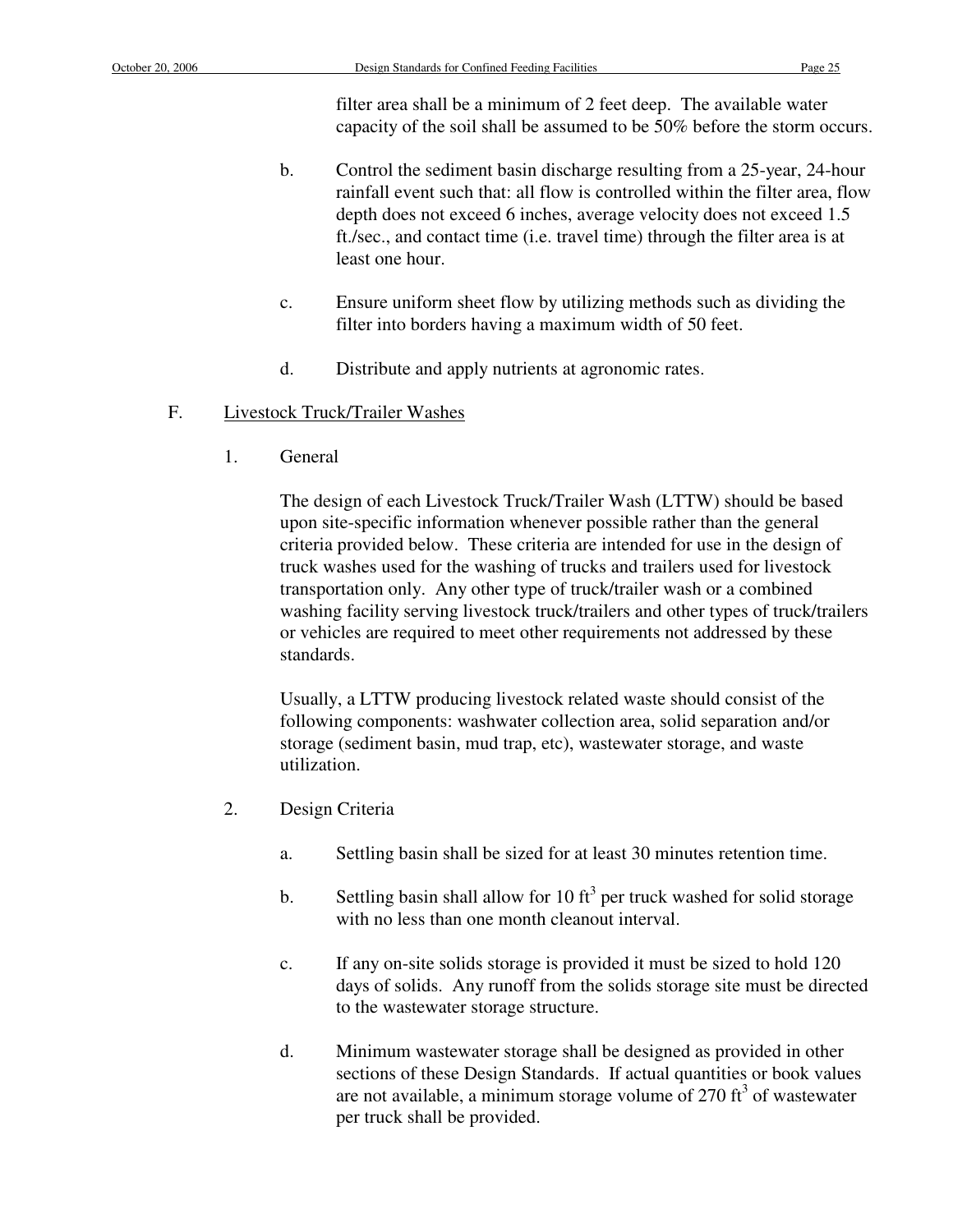e. Land application area may be estimated using 0.008 acre for each truck washed annually for liquids disposal area and 0.027 acre for each truck washed annually for solid disposal area.

### G. Public Livestock Markets

From a hydraulic or drainage standpoint, waste systems for public livestock markets shall adhere to the design requirements for confined feeding facilities contained herein. For nutrient utilization, however, the design shall be based on the expected average annual number and type of animals to be sold by the market. Nutrient loads shall be determined for each animal type represented, taking into account the average number of days and/or hours the animal would be present at the facility. The various waste loads shall then be aggregated. Book values may be used in determining the waste loading.

 Nutrient loadings for existing public livestock markets shall be computed utilizing the average annual number and type of animals sold by the market during the past five calendar years, taking into account the average number of days and/or hours the animals are present at the facility.

### H. Composting Operations

Any contaminated leachate and/or runoff must be controlled. If necessary, structures shall be built to control the runoff. The facility's "Kansas Water Pollution Control Permit For Agricultural and Related Wastes" will include retention structures within the facility's drainage control area, including any receiving runoff from composting. The proper operation of composting operations and any control structures outside the facility's drainage control area shall be subject to the Department's Bureau of Waste Management regulations, permitting, inspection and oversight (See K.A.R. 28-19-25c and 25d).

# **V. Construction**

# A. Required Construction Time Frames

1. Newly Proposed Construction

Construction initiation and completion of approved new facilities or expansions of existing facilities shall adhere to the time frames in K.A.R. 28- 18-12 (e) and/or K.A.R. 28-18a-12 (e). Failure to initiate and complete the approved construction in the appropriate time frame(s) shall void the Department's approval of the construction plans, specifications, and other associated plans.

2. Voided Approval/Resubmitting Plans

In cases where the Department's approval becomes void due to a construction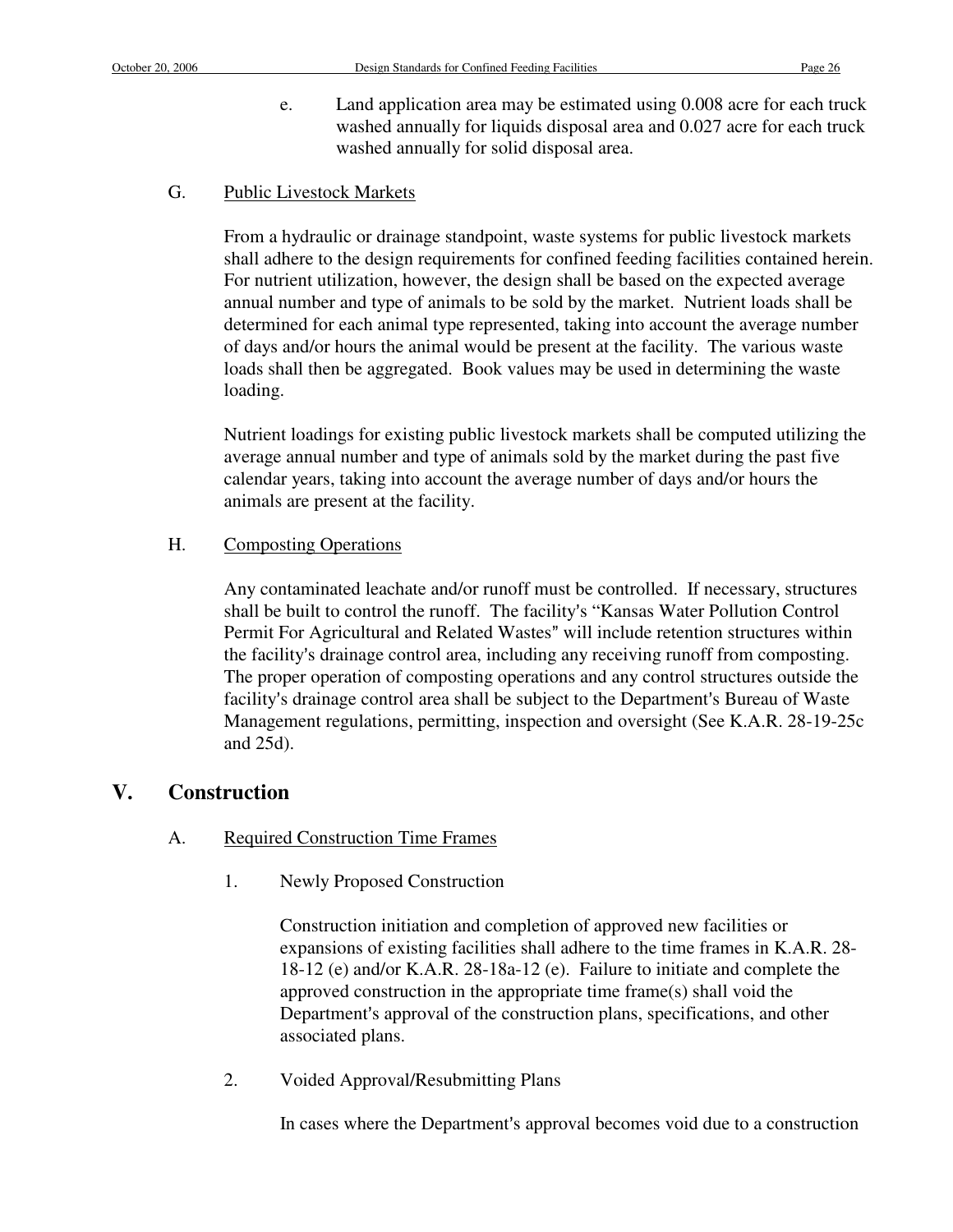time frame failure, the permit or permit modification shall remain in effect for the term of the permit. If the applicant desires to construct the proposed new facility or expanded facility after the approval has become void, the previously approved construction plans, specifications, and other associated plans may be resubmitted for review and approval, but must include any modifications to meet current requirements. The applicant shall not initiate construction or expansion prior to the Department's approval of the resubmitted plans.

### B. Discoveries During Construction

If an active, abandoned, or plugged water, oil or gas well, pipeline or similar feature is found to be in a location other than that shown on the approved plans, the Department shall be notified within 48 hours of discovery. Construction activities relative to the well, pipeline or feature in the vicinity shall immediately halt and shall not resume until authorization is given.

If a discovery necessitates changes to the approved plan, proposed changes shall be submitted for review and approval prior to implementation. Any approved modifications shall be incorporated into the permit upon renewal.

Archaeological discoveries such as human remains shall be dealt with according to K.S.A. 75-2741 through 2754.

C. Soil Liners

Care should be taken not to allow soil liners to dry out during and after construction. Cracked soil liners must be repaired prior to permeability testing or acceptance by the Department.

# D. Post-Construction Permeability Tests

1. General

Construction observation and testing is required for each waste control structure required to be watertight or to control seepage to established requirements. Unless specific test methods are required by regulation or statute, any of the following methods may be utilized:

- a. Individual sample methods such as the core sample method
- b. Whole lagoon or whole pond method
- c. Construction oversight method
- d. Other methods approved by the Department

For individual sample methods, one sample site per acre occupied by the waste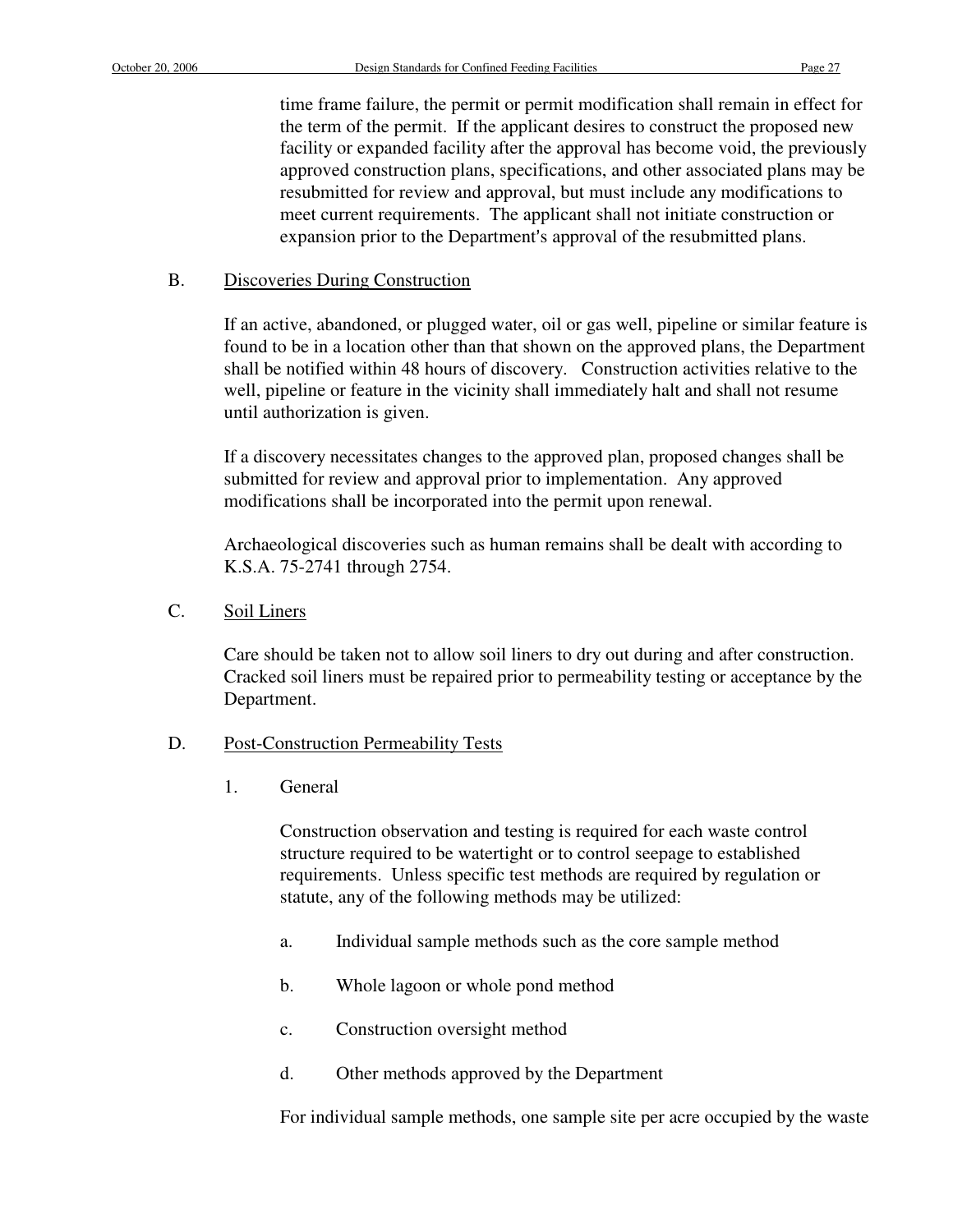control structure shall be selected for testing. The area occupied by the structure is the surface area measured at the top of berm elevation. Fractional acres shall be rounded up to the next whole number. Retention structures shall be treated separately from one another in the surface area calculations and the testing. No less than one sample site per waste control structure shall be selected for testing.

If the core sample method is used, samples must be analyzed by a laboratory familiar with soil testing. Core samples shall be representative of the constructed soil liner and shall not be mixed with one another. Samples shall be complete unified soil masses and shall not be re-molded. The soil cores shall be collected in accordance with ASTM D-1587 preserved in accordance with ASTM D-4220 and tested in accordance with ASTM D-5084 methods. Any holes resulting from core samples shall be filled with bentonite or other approved material(s).

Materials and equipment to be used in field or site tests shall be subject to approval by the Department prior to testing. The Department shall be notified at least 48 hours in advance of a field test and given an opportunity to view and record the test procedures and readings or the test results will not be accepted.

The whole pond seepage test as described in ASAE Paper Number 034130 is suitable for testing impermeable synthetic membrane liners or soil liners.

If the construction oversight method is used, a geologic survey must be completed with the pre-construction soil samples tested and a liner design developed as herein described. The construction shall be observed to ensure correct construction methods are being used, and proper compaction is being achieved. After construction, consideration should be given to construction quality assurance testing such as core sample or whole pond test methods when the construction oversight method is used.

Permeability test results shall be submitted to the Department within thirty (30) days of test completion. Tests results must be approved by the Department prior to populating the facility. Should any structure not meet the permeability requirements, additional sealing will be required.

If a synthetic liner is to be installed, permeability tests shall be completed, submitted and approved prior to the placement of the synthetic liner.

The permittee may also propose and use any other methods approved by the Department.

2. Compaction Testing

Compaction testing may be done utilizing nuclear gage moisture density determination or other methods approved by the Department. Nuclear density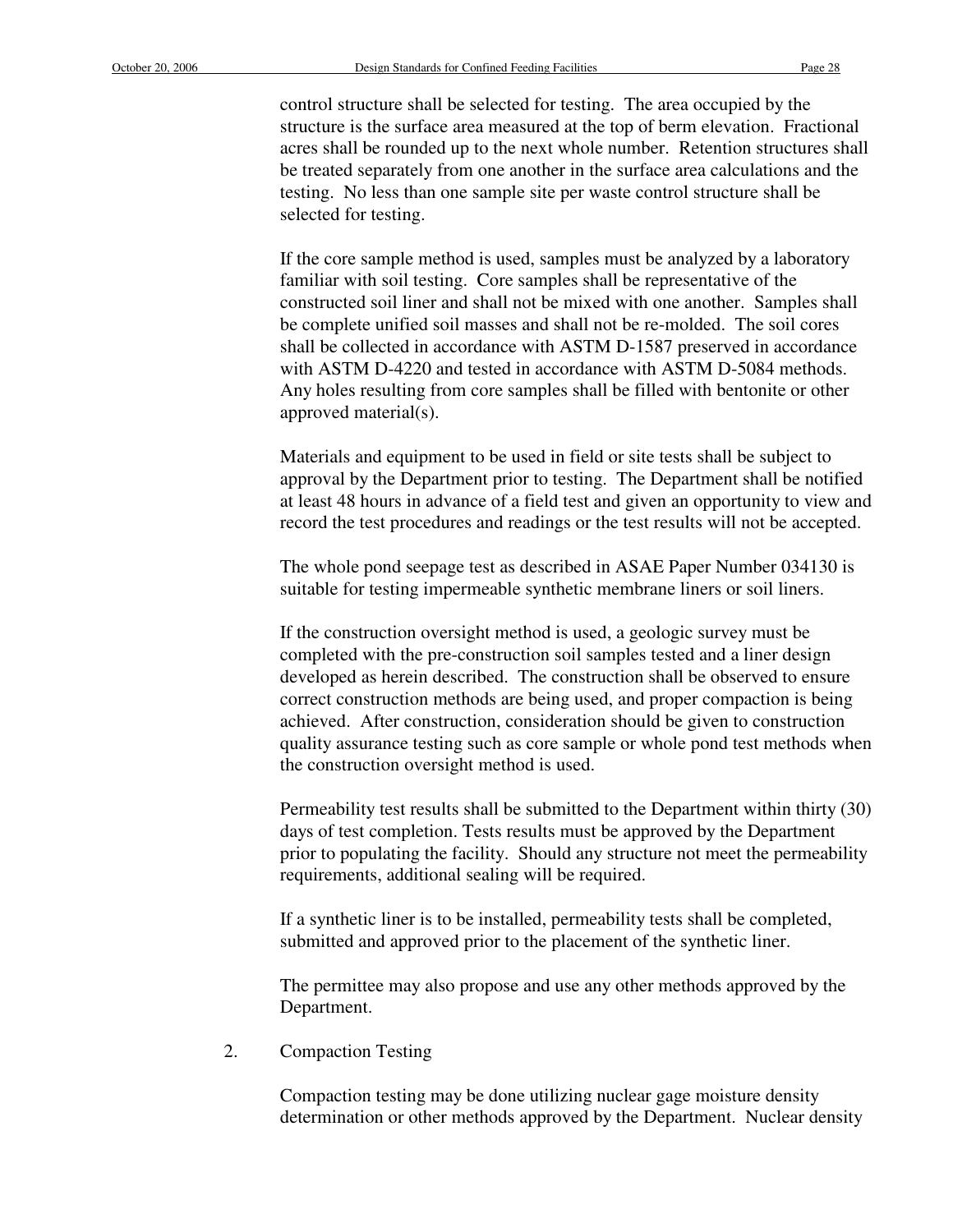testing may only be done on horizontal surfaces as indicated in ASTM D-2922.

Pre-construction laboratory test results showing the corresponding density and moisture parameters shall be submitted to the Department with the permit application. A minimum of one site for every 10,000 square feet of the area occupied by the structure shall be tested. The waste retention structures shall be treated separately from one another in the surface area calculations and the testing.

### E. Synthetic Liners

The manufacturer specifications including installation and testing protocols shall be provided to the Department with the permit application. Prior to commencing operations at the site, a certification that the liner was installed consistent with the manufacturers' specifications shall be provided to the Department by a professional engineer licensed to practice in Kansas or an approved consultant.

### F. Completion Certification

Following the completion of construction of a new or expanded portion of a confined feeding facility with a waste control system, a completion certification, and when requested, any supporting documentation shall be submitted to the Department. It shall certify that the waste control system was constructed in accordance with the plans and specifications approved by the Department. For facilities designed by an approved consultant, the consultant shall sign and submit the certification. Where there is no consultant, the applicant shall sign and submit the certification.

# **VI. Operation and Maintenance**

### A. **Initiating Operations**

The operation of a new confined feeding facility or expanded portion of an existing facility or waste control system shall not be initiated until after issuance of the new or modified permit.

### B. Required Retention Structure Operating Levels

Most retention structures are required to have maximum and sometimes a minimum operating level or range as stated in the facility's permit. The level will be measured from the lowest point on the top of the berm and/or referenced to the bottom of the retention structure and will be stated in feet.

Usually, facilities with daily flows will have a required normal operating level and/or a December  $1<sup>st</sup>$  or winter operating level. Facilities without daily flows generally have only a normal operating level. Facilities which must have a minimum biological volume will have the minimum required biological volume level stated in their permit in addition to other required levels.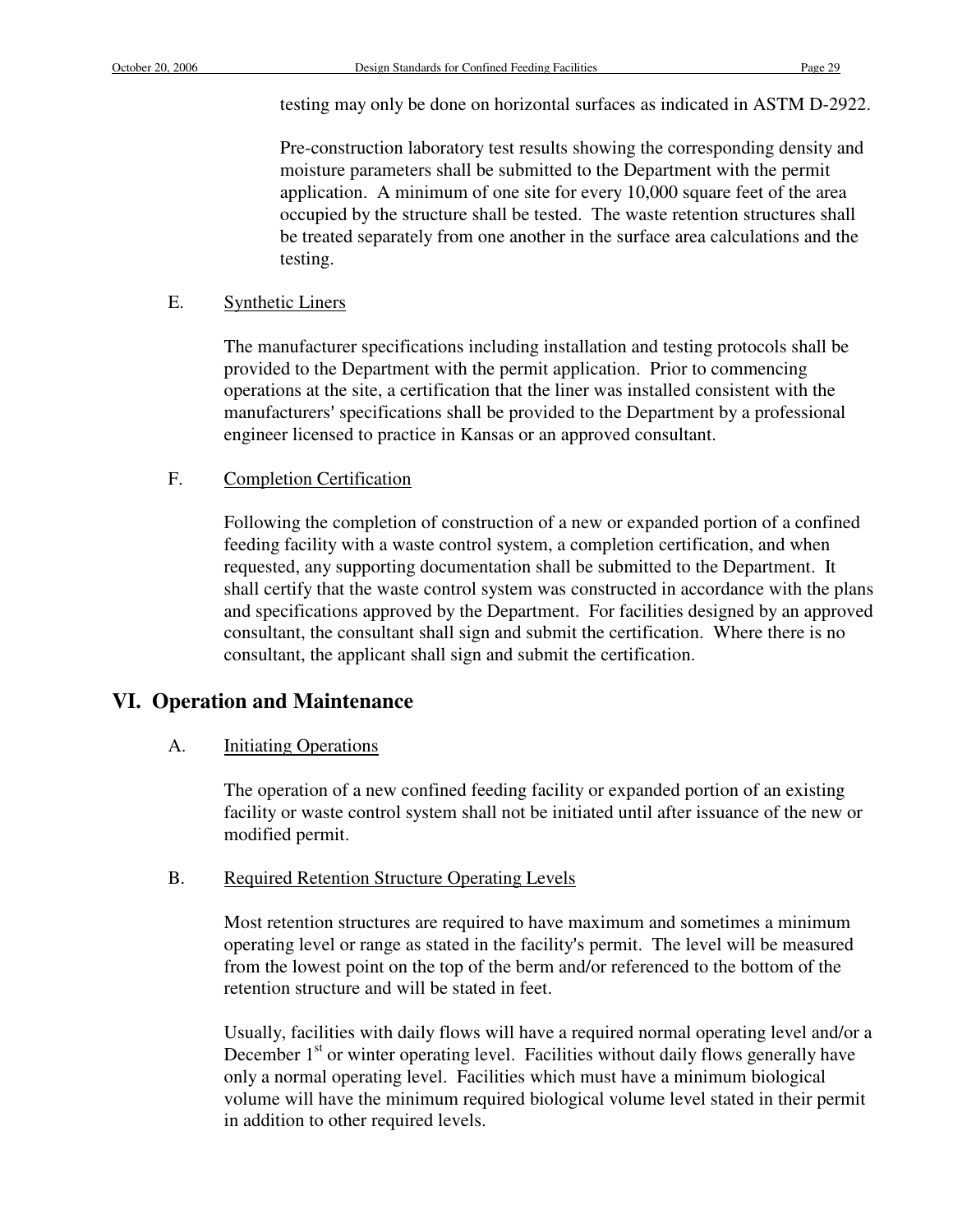When setting the required operating levels, the Department will include all facility runoff including extraneous areas. Runoff curve number 90 will be used for all unpaved lots, pens, feeding alleys, and roads. Runoff curve number 97 will be used for roofs and all paved (concrete and asphalt) areas. All (100 percent) of the design storm precipitation will be used on the retention structure area.

In order to facilitate control of the retention structure operating level(s), a staff gauge or level measurement device shall be maintained in working order, in each retention structure.

- C. Solids Handling
	- 1. Sedimentation Basins and Retention Structures

Sedimentation basins shall be cleaned annually or more frequently as needed to ensure proper operation of the retention structures. Retention structures shall be cleaned of solids accumulation whenever the accumulation infringes on the required storage depth.

2. Open Lots

Open lots and facilities such as hoop structures which accumulate solid wastes should be scraped or cleared of manure, bedding, etc., after each cycle. Manure accumulations should be minimized during summer months or dry periods to minimize off site deposition of dust and manure. Solid wastes may be temporarily stockpiled not to exceed six (6) months. Stockpiles shall be located such that runoff is controlled.

### D. Waterers

When setting permit requirements, unless it is otherwise stated in the plans submitted, the Department will assume that "continuous flow" waterers will overflow only during periods of potentially freezing weather. Malfunctioning waterers shall be repaired in a timely manner such that excess flows do not impact the waste control system. Waterers in hoop structures shall be located such that excess flow does not enter into the pen area.

### E. Erosion and Liner Protection

Perennial grass should be established on the side slopes above wastewater levels, berms, and back slopes of all newly constructed or expanded earthen structures. Shortrooted grass such as Bermuda, Fescue, Brome, Timothy, and native grasses are suitable. Trees and/or other deep rooted vegetation must not be allowed to grow within 100 feet of the outside toe of newly constructed or expanded earthen structures. Fencing or other means shall be utilized to prevent animals from accessing or disturbing earthen liners.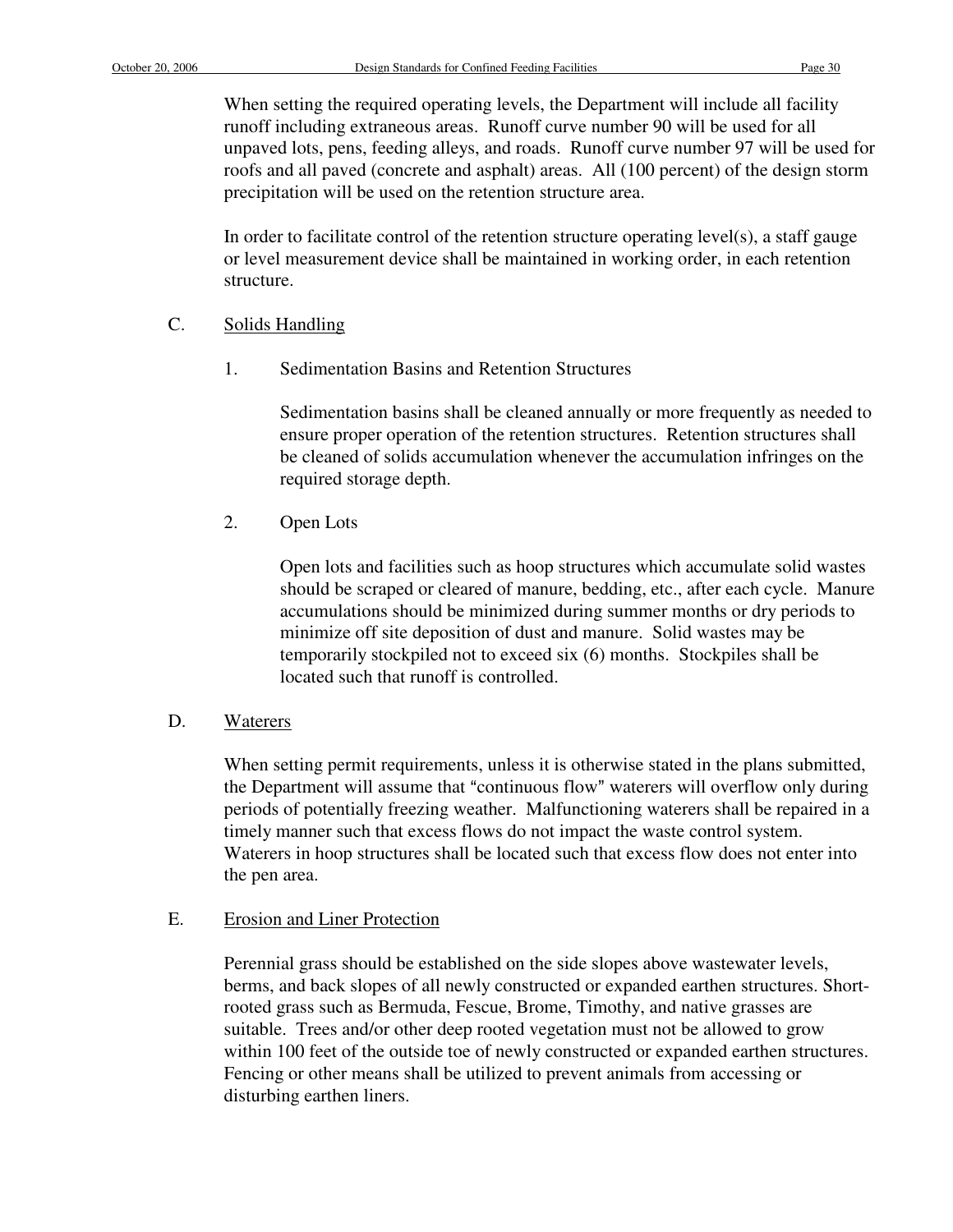Earthen liners shall not be allowed to dry out thus risking the integrity of the seal. Any mechanical or structural damage to the liner shall be reported to the Department within two workdays of identification and shall be repaired in a time frame approved by the Department.

Any erosion damage shall be repaired on all waste control structures in a timely manner. All repairs shall conform to the approved plans and specifications.

### **VII. Waste Utilization**

A. Land Application

Waste may be applied to agricultural land by any method that will result in uniform application of the material and not exceed agronomic rates. Liquid wastes shall be applied at agronomic rates and at rates less than or equal to the soil intake rates.

Wastes shall not be applied:

- 1. To areas within 100 feet of any down-gradient surface water, open tile line intake structure, sinkhole, agricultural wellhead, or other conduit to surface waters. The required distance may be reduced to 35 feet if a permanently vegetated buffer is established where applications of manure, litter, or process wastewater are prohibited.
- 2. As a liquid, when soil is frozen, snow-covered, saturated, or during a precipitation event, unless approved in advance by the Department. (Solid wastes may be applied to frozen ground if measures are taken to ensure that the wastes will be retained at the application site).
- 3. To areas subject to active erosion, especially gully erosion.
- 4. At rates which allow the wastes to leave the land application site or property.

# B. Application Equipment

The waste application equipment shall be sufficient to operate and manage the waste control system as designed. Systems storing and handling liquid wastes shall maintain application equipment capable of applying the ten (10) day wastewater accumulation volume and the design storm (25-year, 24-hour) volume, in ten twelve-hour operating days. For center-pivot sprinkler systems, 24-hour operating days may be considered when determining the required minimum application rate.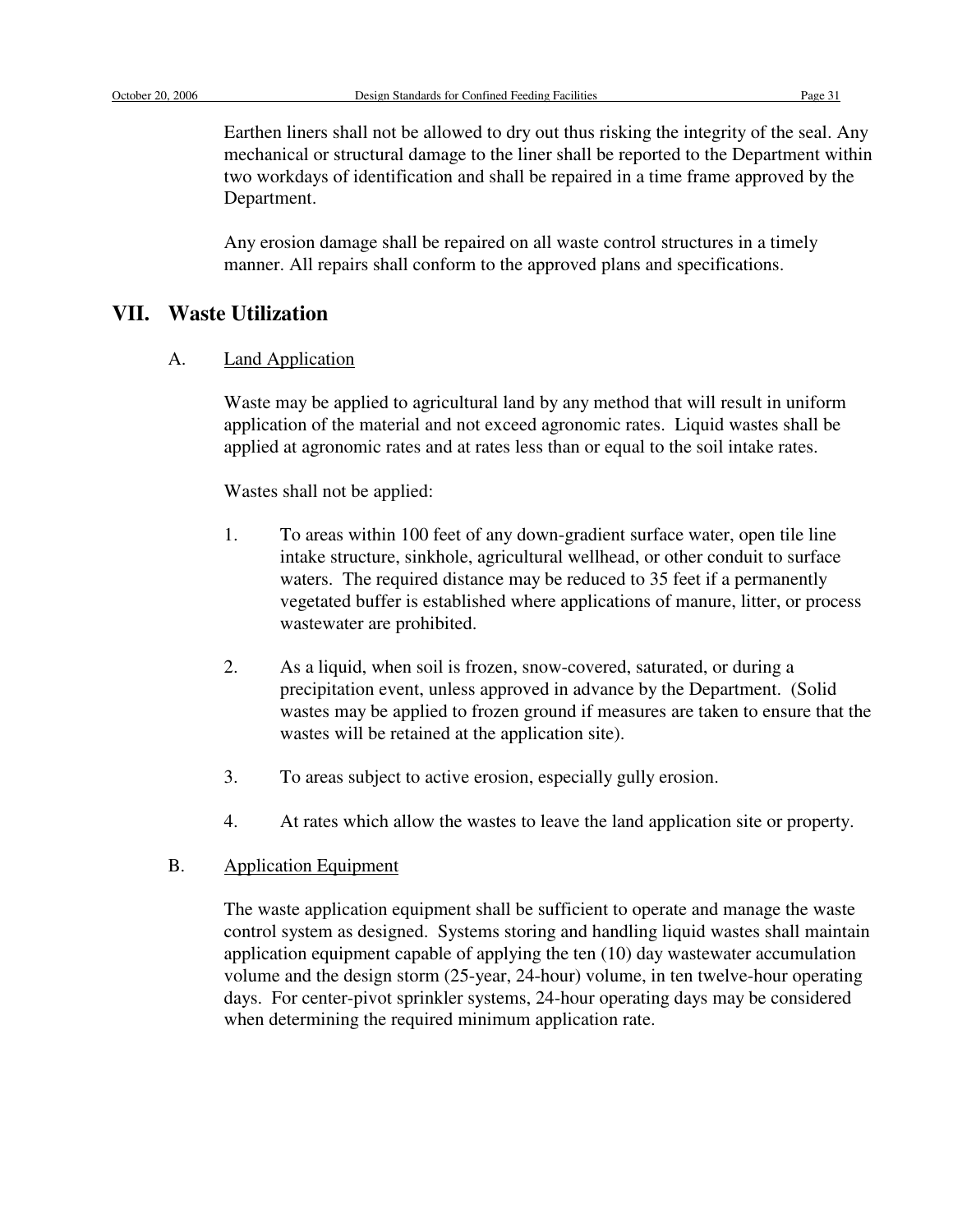Waste application equipment is to be owned, contracted, leased or under a use agreement. Equipment obtained by lease or use agreement must be available for use on-site within four working days.

### C. Sampling

When directed by the Department, sampling and analysis of wastes and/or waste application sites shall be conducted to confirm application of waste at agronomic rates.

### D. Evaporative Utilization

Facilities which intend to utilize evaporation as a disposal method must develop a water budget to determine the extent to which evaporation can control liquid wastes. The design shall take into consideration sediment accumulation, process waste, net inflow, storm water (from the design storm), freeboard and any required biological volume. The area required for land application of liquid waste shall be based on applying waste at agronomic rates. Application equipment capacity requirements will be the same as for conventional land application systems. Salinity and water quality testing shall be conducted on the wastewater in the storage structure as a condition of permit renewal to determine the suitability of waste material for land application.

# **VIII. Variance Procedure**

A. General

This section allows for innovative solutions to confined feeding facility waste control systems. Situations may arise which, because of engineering considerations, industrial practices, or new technology, may require variance from the criteria published in these Design Standards. The Department of Health and Environment will consider requests for variance from these Design Standards on a case-by-case basis. Such requests for variance shall justify the need for a variance and show how the requested variance will protect the surface and groundwater quality consistent with the intent of these Design Standards.

B. Procedure

Requests for a variance shall be submitted in writing to the Department and will address the following:

- 1. Purpose of the requested variance and why it should be considered/granted.
- 2. Section(s) of these Design Standards for which the variance is requested.